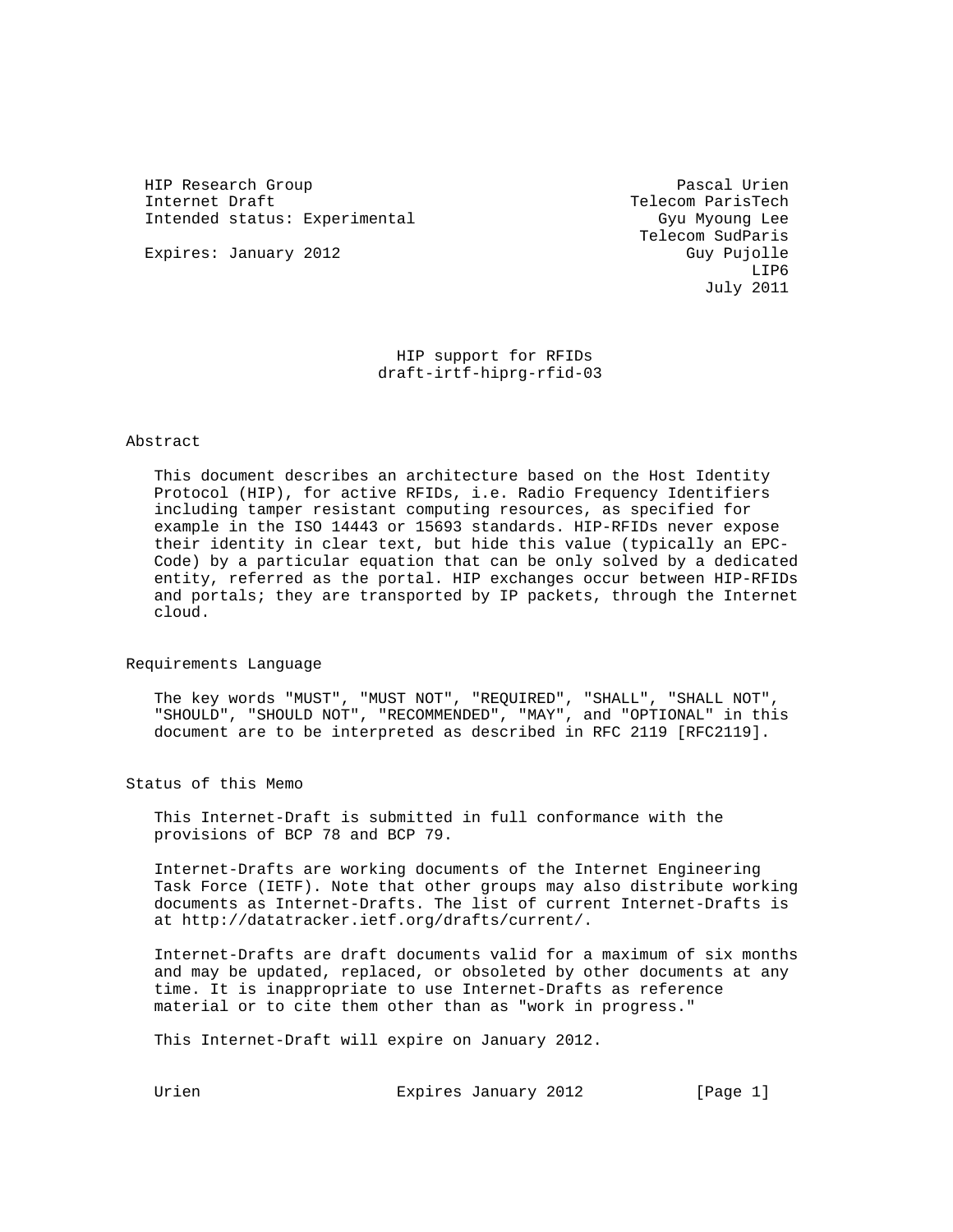Copyright Notice

 Copyright (c) 2011 IETF Trust and the persons identified as the document authors. All rights reserved.

 This document is subject to BCP 78 and the IETF Trust's Legal Provisions Relating to IETF Documents (http://trustee.ietf.org/license-info) in effect on the date of publication of this document. Please review these documents carefully, as they describe your rights and restrictions with respect to this document.

 All IETF Documents and the information contained therein are provided on an "AS IS" basis and THE CONTRIBUTOR, THE ORGANIZATION HE/SHE REPRESENTS OR IS SPONSORED BY (IF ANY), THE INTERNET SOCIETY, THE IETF TRUST AND THE INTERNET ENGINEERING TASK FORCE DISCLAIM ALL WARRANTIES, EXPRESS OR IMPLIED, INCLUDING BUT NOT LIMITED TO ANY WARRANTY THAT THE USE OF THE INFORMATION THEREIN WILL NOT INFRINGE ANY RIGHTS OR ANY IMPLIED WARRANTIES OF MERCHANTABILITY OR FITNESS FOR A PARTICULAR PURPOSE.

Urien **Expires January 2012** [Page 2]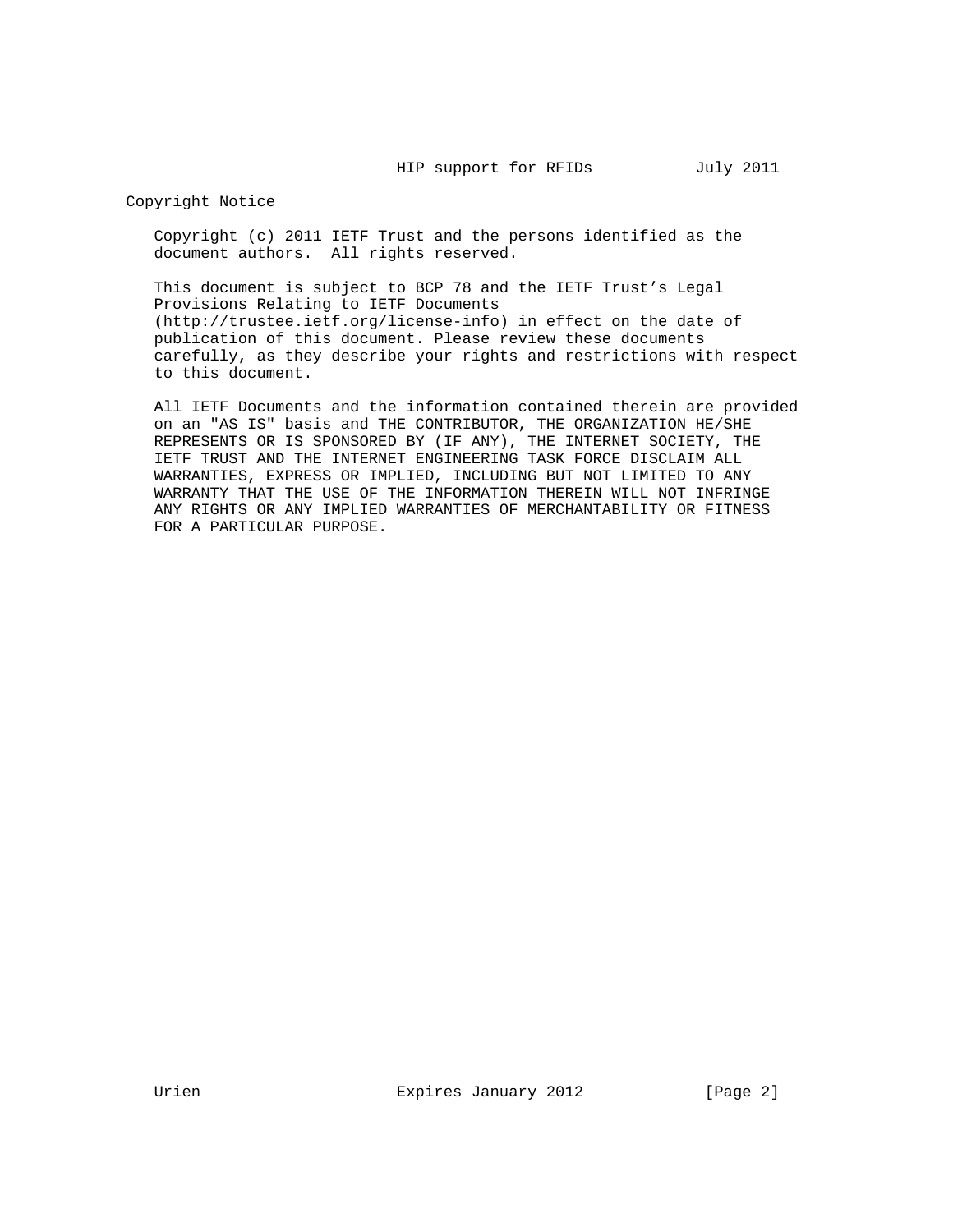# Table of Contents

|                                               | 5  |
|-----------------------------------------------|----|
|                                               | 5  |
|                                               | 5  |
| 1.3 About the Internet of Things (IoT)        | 6  |
|                                               |    |
| 1.5 Main differences between HIP-RFID and HIP | 7  |
|                                               |    |
|                                               |    |
|                                               |    |
|                                               |    |
|                                               |    |
|                                               |    |
|                                               | 10 |
|                                               | 11 |
|                                               | 11 |
|                                               |    |
|                                               |    |
|                                               |    |
|                                               |    |
|                                               |    |
|                                               |    |
|                                               |    |
|                                               |    |
|                                               |    |
|                                               |    |
|                                               |    |
|                                               |    |
|                                               |    |
|                                               |    |
|                                               |    |
|                                               |    |
|                                               |    |
|                                               |    |
|                                               |    |
|                                               |    |
|                                               |    |
|                                               |    |
| 4.2 HIP-T Transform 0x0001, HMAC              | 19 |
|                                               | 19 |
|                                               | 19 |
|                                               | 20 |
|                                               | 20 |
|                                               | 20 |
|                                               | 20 |
| 5.1.2 F-T computing (f function)  20          |    |
| 5.1.3 K-Auth-Key computing (g function)  21   |    |

Expires January 2012 [Page 3]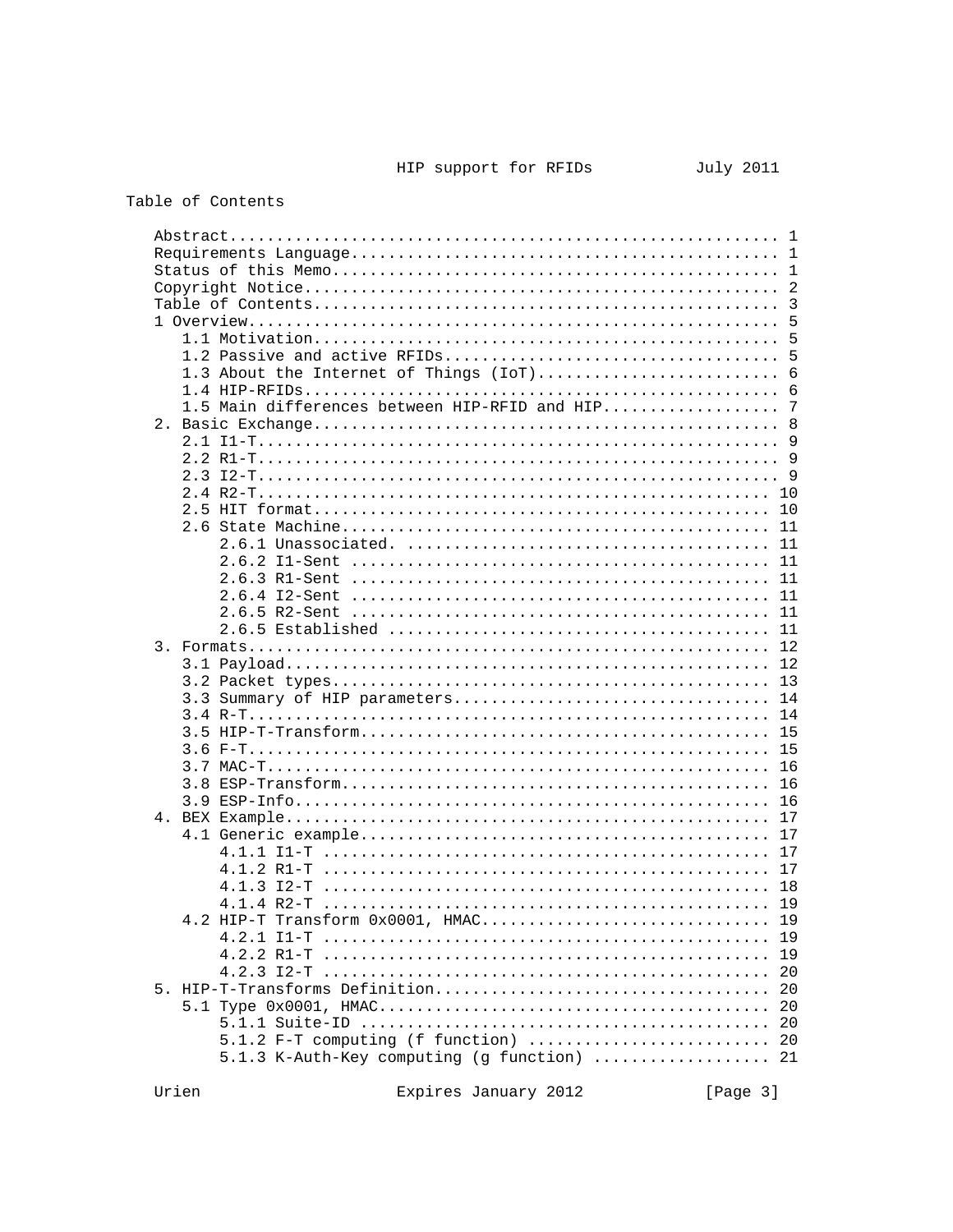| 5.2.3 K-Auth-Key computing (g function)  22 |  |
|---------------------------------------------|--|
|                                             |  |
|                                             |  |
|                                             |  |
|                                             |  |
|                                             |  |
|                                             |  |
|                                             |  |
| 9.1 Binary Interface with HIP RFIDs 24      |  |
|                                             |  |
|                                             |  |
|                                             |  |
|                                             |  |

Urien **Expires January 2012** [Page 4]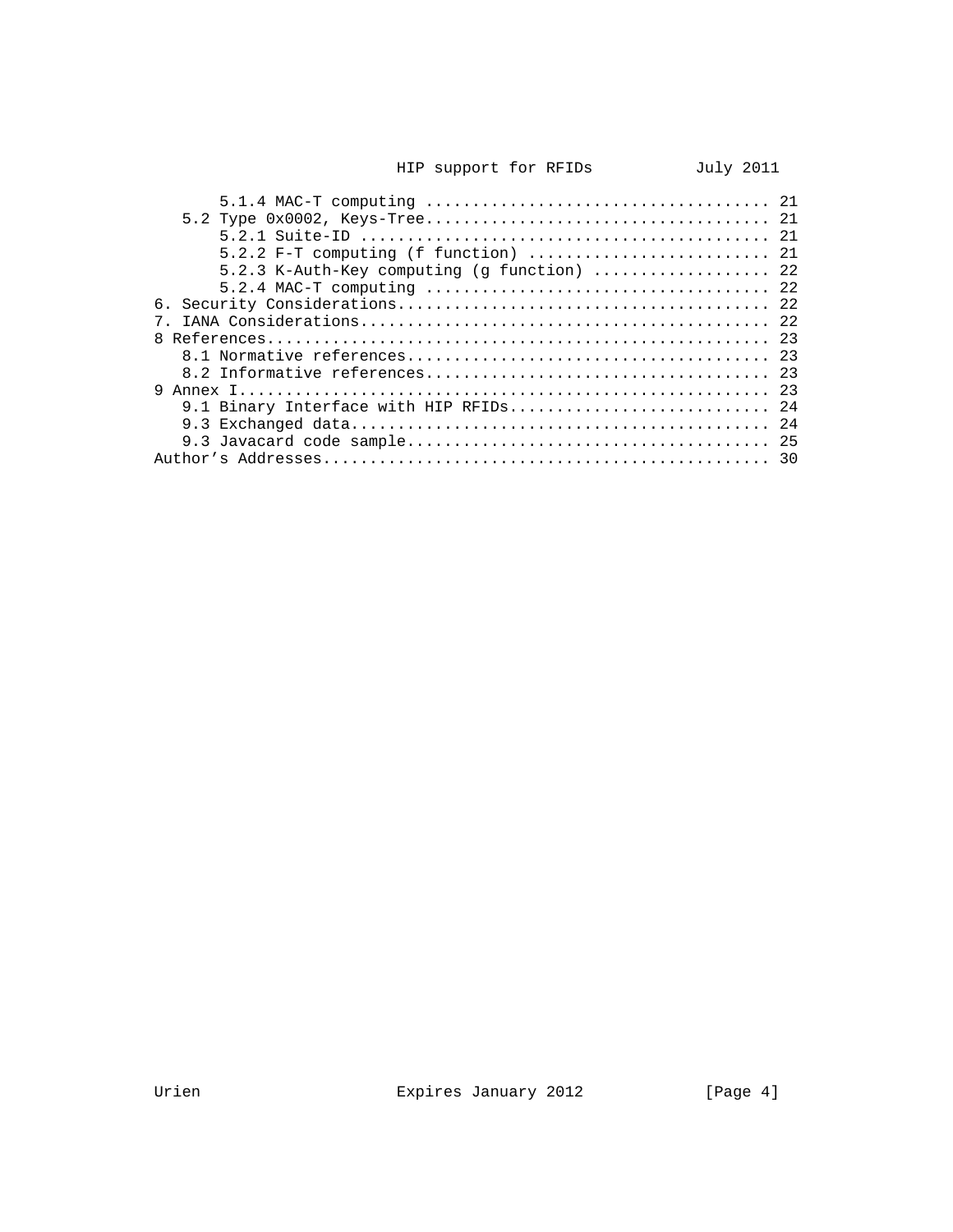## 1 Overview

### 1.1 Motivation

 RFIDs are electronic devices, associated to things or computers, which transmit their identifier (usually a serial number) via radio links. The Host Identity Protocol [HIP] is a security protocol based on the use of cryptographic identifiers, and specified for IP-based networks [HIP].

 The first motivation for designing HIP support for RFIDs is to enforce a strong privacy for the Internet of Things, e.g. identity is protected by cryptographic procedures compatible with RFID computing resources. As an illustration, EPC codes or IP addresses are today transmitted in the clear.

 The second motivation is to define an identity layer for RFIDs logically independent from the transport facilities, which may optionally support IP stacks.

 In other words, we believe that the Internet of Things will be Identity oriented; RFIDs will act as electronic ID for objects to which they are linked. In this context, privacy is a major challenge.

1.2 Passive and active RFIDs

 An RFID is a slice of silicon whose area is about 1 mm2 for components used as cheap electronic RFIDs, and around 25 mm2 for chips like contact-less smart cards inserted in passports and mobile phones.

 RFIDs are divided into two classes, the first includes devices that embed CPU and memory (RAM, ROM, E2PROM) such as contact-less smart cards, and the second comprises electronic chips based on cabled logic circuits.

 There are multiple standards relative to RFIDs. The ISO 14443 standard introduces components dealing with the 13.56 MHz frequency that embed a CPU and consume about 10mW; data throughput is about 100 Kbits/s and the maximum working distance (from the reader) is around 10cm.

 The ISO 15693 standard also uses the same 13.56 MHz frequency, but enables working distances as high as one meter, with a data throughput of a few Kbits/s.

 The ISO 18000 standard defines parameters for air interface communications associated with frequency such as 135 KHz, 13.56 MHz, 2.45 GHz, 5.8 GHz, 860 to 960 MHz and 433 MHz. The ISO 18000-6 standard uses the 860-960 MHz range and is the basis for the Class-1

Urien **Expires January 2012** [Page 5]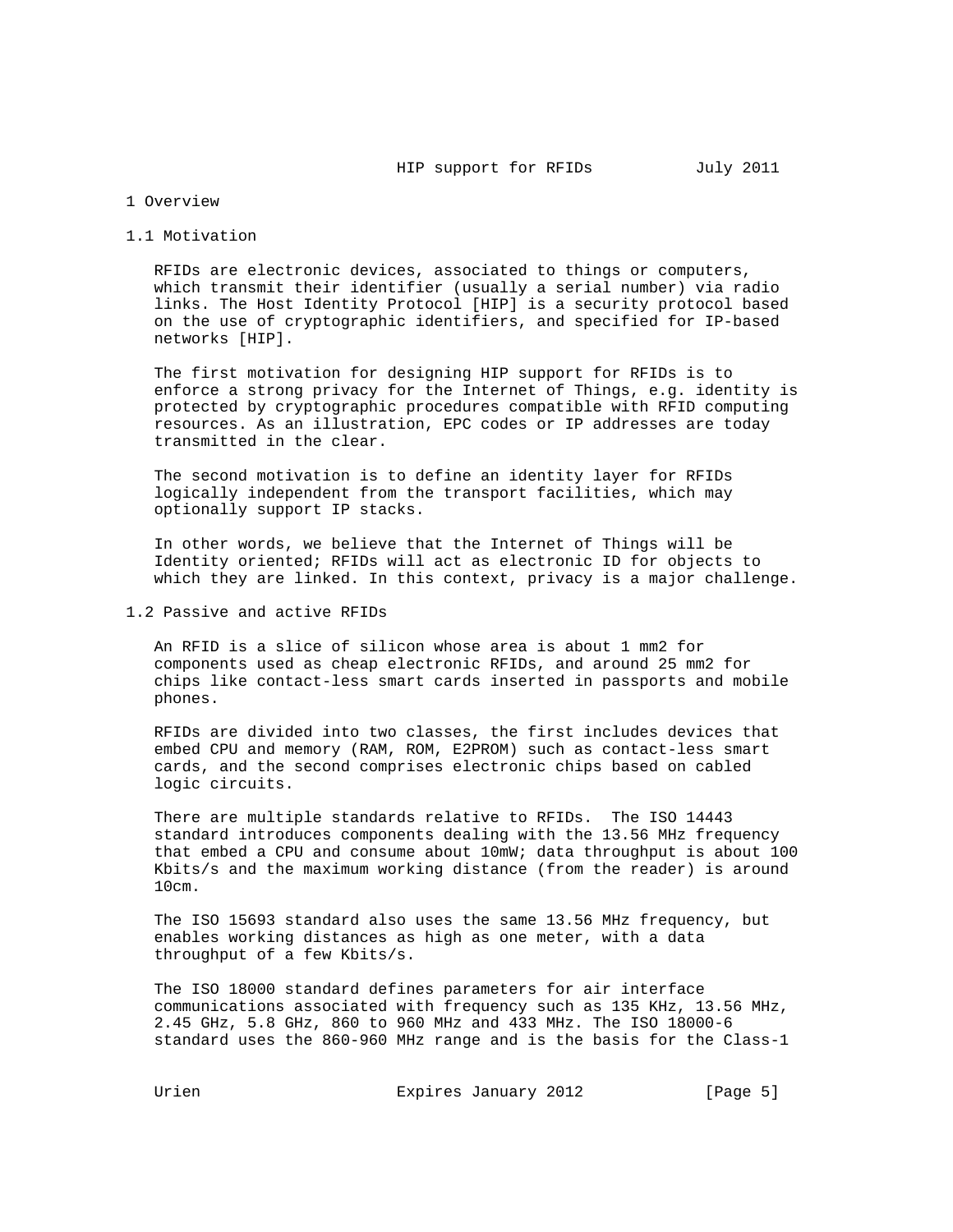Generation-2 UHF RFID, introduced by the EPCglobal [EPCGLOBAL] consortium.

1.3 About the Internet of Things (IoT)

 The term "Internet of Thing (IoT)" was invented by the MIT Auto-ID Center, in 2001, and refers to an architecture that comprises four levels,

 - Passive RFIDs, such as Class-1 Generation-2 UHF RFIDs, introduced by the EPC Global consortium and operating in the 860-960 MHz range.

 - Readers plugged to a local (computing) system, which read the Electronic Product Code [EPC].

 - A local system, offering IP connectivity, which collects information pointed by the EPC thanks to a protocol called Object Naming Service (ONS)

 - EPCIS (EPC Information Services) servers, which process incoming ONS requests and returns PML (Physical Markup Language) files [PML], e.g. XML documents that carry meaningful information linked to RFIDs.

1.4 HIP-RFIDs

PORTAL READER READER RFID +-----------------------+ ! ! +-----------+ ! +-----+ ! ! +-------+ ! ! +---------+ + HIP + !<========================>! + HIP + ! ! + IDENTITY+ +-----+ ! +-------------------+ ! +-------+ !  $!$  + SOLVER +  $[HEP]$   $!<=>!$   $[HEP]$  ! +---------+ +-----+ ! ! +------+-------+ ! ! +-------+ ! ! + + ! ! + + RFID + ! ! + RFID + ! ! EPC-Code + IP + !<=>! + IP + Radio + !<>! + Radio + ! ! + + ! ! + + Ptcol + ! ! + Ptcol + ! ! +-----+ ! ! +------+-------+ ! ! +-------+ !  $1$  !  $1$  :  $1$  :  $1$  :  $1$  :  $1$  :  $1$  :  $1$  :  $1$  :  $1$  :  $1$  :  $1$  :  $1$  :  $1$  :  $1$  :  $1$  :  $1$  :  $1$  :  $1$  :  $1$  :  $1$  :  $1$  :  $1$  :  $1$  :  $1$  :  $1$  :  $1$  :  $1$  :  $1$  :  $1$  :  $1$  :  $1$  :  $1$  :  $1$  :  $1$  :  $1$  :  $1$  : +----------+------------+ +-------------------+ +-----------+  $\mathbf{I}$  V TO EPC GLOBAL SERVICES

Figure 1. HIP-RFID Architecture

 This document suggests embedding a modified version of a HIP-enabled stack in active RFIDs, named HIP-RFIDs. It assumes that such devices would not support an IP stack, but should be rather identity oriented, i.e. will use readers' IP resources in order to unveil

Urien **Expires January 2012** [Page 6]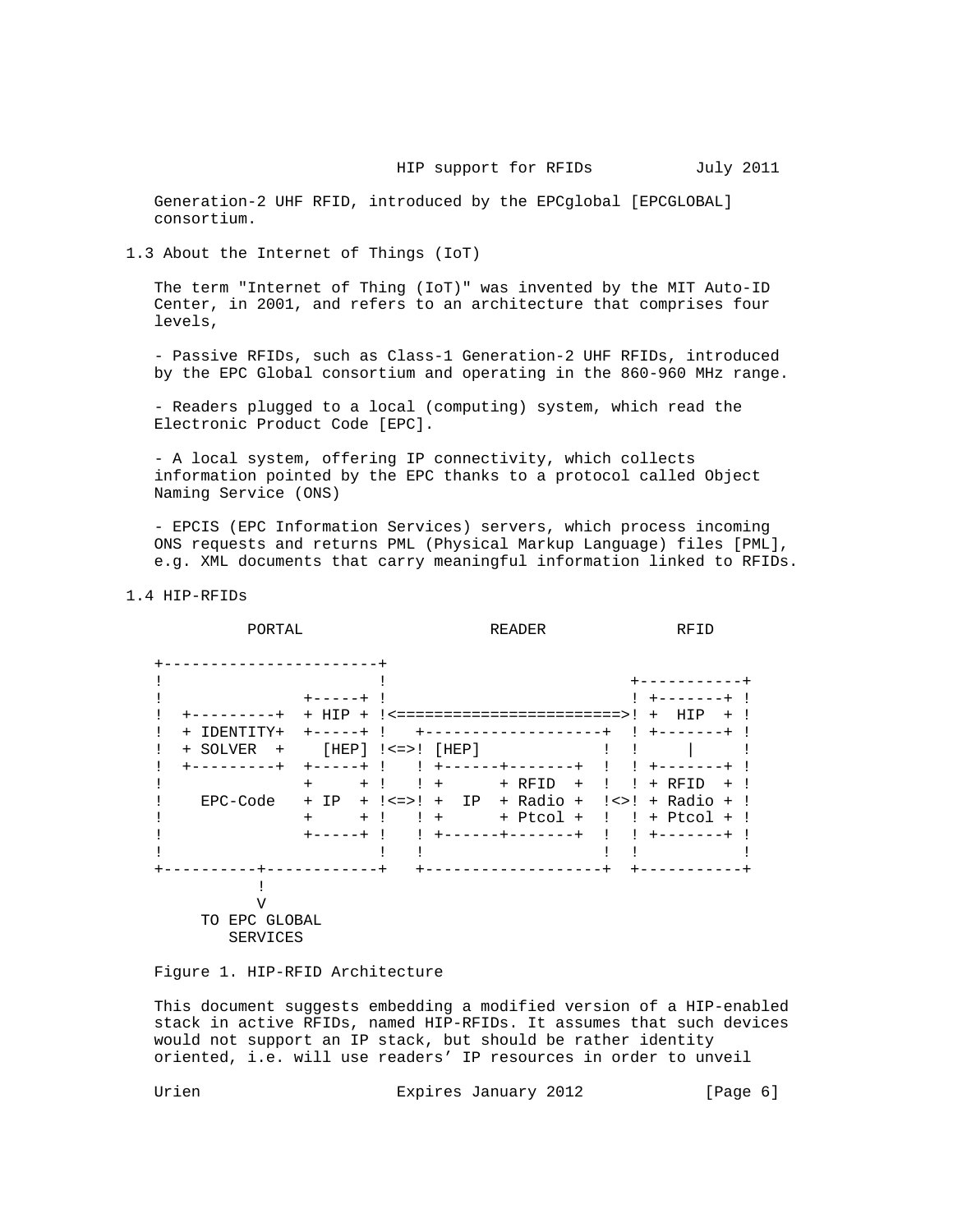their EPC-Code only to trusted entities (called portals in the architecture shown by Figure 1). Privacy, e.g. identity protection seems a key prerequisite [SEC] before the effective massive deployment of these devices.

 The HIP-RFID architecture includes three functional entities: HIP RFIDs, RFID readers, and portals, and defines a new HIP encapsulation protocol (HEP):

 - HIP RFIDs. HIP, as defined in [HIP], is transported by IP packets. HIP-RFIDs support a modified version of this protocol but do not require end-to-end IP transport.

 - RFID readers. These provide IP connectivity and communicate with RFIDs through radio links either defined by EPC Global or ISO standards. The IP layer transports HIP messages between RFIDs and other HIP entities. According to HIP, an SPI (Security Parameter Index) associated to an IPsec tunnel MAY be used by the IP host (e.g. a reader) in order to route HIP packets to/from the right software identity.

 - HEP, HIP Encapsulation Protocol. HIP messages MAY be encapsulated by protocols such as UDP or TCP in order to facilitate HIP transport in existing software and networking architectures. The HEP does not modify the content of an HIP packet. This class of protocol is not specified by this document.

 - PORTAL entity. This device manages a set of readers; it is a HIP entity that includes a full IP stack. Communications between portal and RFIDs logically work as peer to peer HIP exchanges. RFID identifier (HIT) is hidden and appears as a pseudo random value; within the portal a software block called the IDENTITY SOLVER resolves an equation f, whose solution is an EPC Code. The portal accesses EPCIS services; when required privacy may be enforced by legacy protocol such as SSL or IPsec.

 - The portal maintains a table linking HIT and EPC-Code. It acts as a router for that purpose it MUST provide an identity resolution mechanism, i.e. a relation between HIT and EPC-Code.

1.5 Main differences between HIP-RFID and HIP

 In HIP [HIP], the HIT (Host Identifier Tag) is a fixed value obtained from the hash of an RSA public key. This parameter is therefore linked to a unique identity, and can be used for traceability purposes; in other words HIP does not natively include privacy features.

 In [BLIND], it is proposed to hide the HIT with a random number thanks to a hash function, i.e.

Urien **Expires January 2012** [Page 7]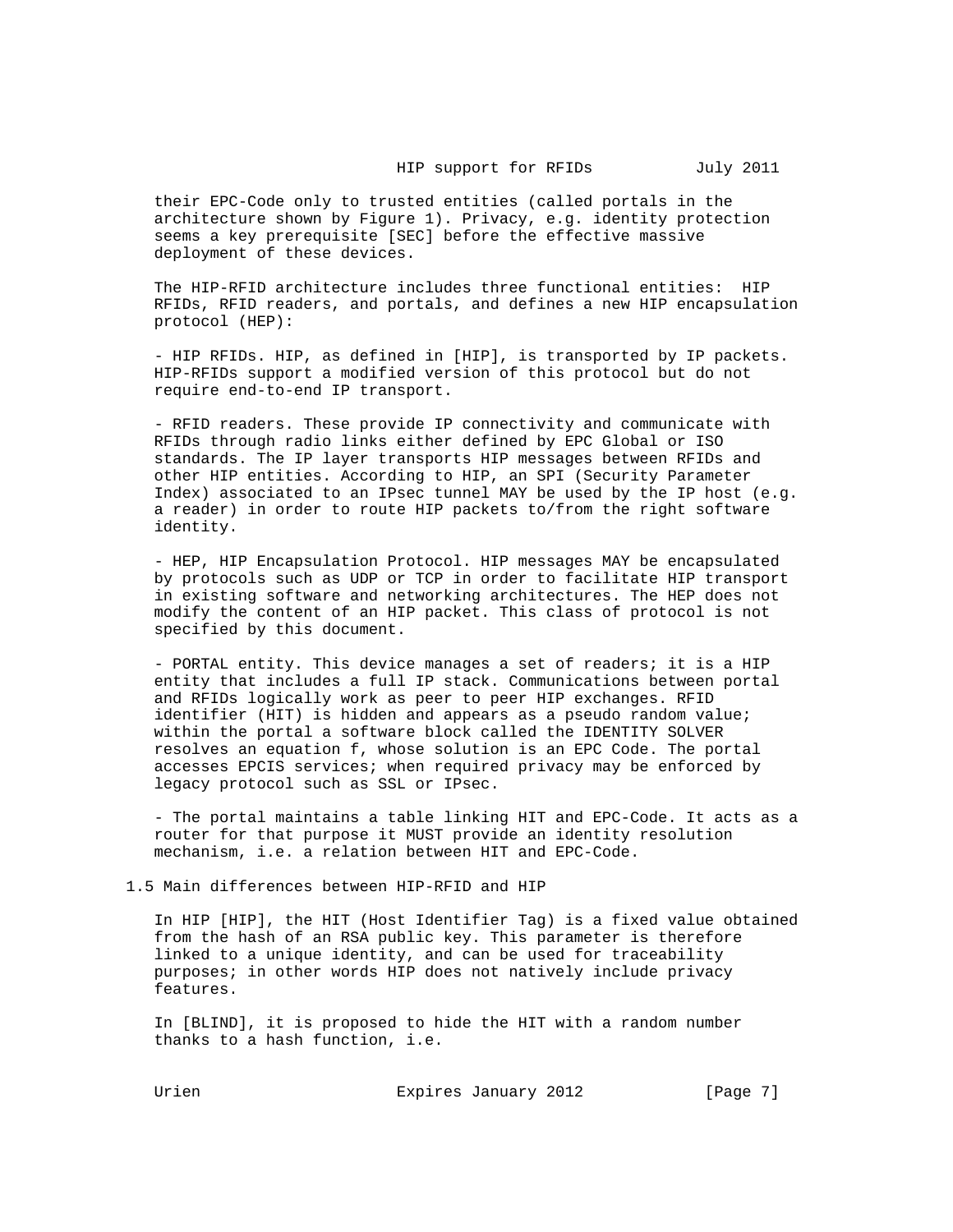B-HIT = shal(HIT  $||N|$ , with N a random value and  $||$  the concatenation operation.

 The case in which only one HIT (either initiator or responder) is blinded looks similar to the HIP-RFID protocol described in this draft working with a particular transform (HMAC Transform, 0x0001).

2. Basic Exchange

 The HIP-RFID base exchange (T-BEX) is derived from the "classical" base exchange (BEX), introduced in [HIP]. It is a four way handshake illustrated by Figure 2.

RFID READER READ READ READ ROUGH A READ ROUGH A READ ROUGH A READ ROUGH A ROUGH A READ ROUGH A READ ROUGH A REA --+-- --+-- ---+--- ! START ! ! !<---------------! ! If you have a set of the set of the set of the set of the set of the set of the set of the set of the set of t  $!$  I1-T  $!$  ! HIT-I HIT-R ! ! ----------------------------------------------------> ! If you have a set of the set of the set of the set of the set of the set of the set of the set of the set of t If you have a set of the set of the set of the set of the set of the set of the set of the set of the set of t  $\blacksquare$  . R1-T  $\blacksquare$  ! HIT-I HIT-R R-T(r1) HIP-T-Transforms ! ! [\*ESP-Transforms] ! ! <---------------------------------------------------- ! If you have a set of the set of the set of the set of the set of the set of the set of the set of the set of t If you have a set of the set of the set of the set of the set of the set of the set of the set of the set of t  $\mathbf{I} = \mathbf{I} - \mathbf{T}$  is a set of  $\mathbf{I} = \mathbf{T}$  . The set of  $\mathbf{I} = \mathbf{T}$  is a set of  $\mathbf{I} = \mathbf{T}$  is a set of  $\mathbf{I} = \mathbf{T}$  is a set of  $\mathbf{T} = \mathbf{T}$  . If  $\mathbf{T} = \mathbf{T}$  is a set of  $\mathbf{T} = \mathbf{T}$  is a set of  $\mathbf{T} =$  ! HIT-I HIT-R HIP-T-Transform [\*ESP-Transform] R-T(r2) ! ! F-T=f(r1, r2, EPC-Code) [\*ESP-Info] MAC-T ! ! ----------------------------------------------------> ! If you have a set of the set of the set of the set of the set of the set of the set of the set of the set of t If you have a set of the set of the set of the set of the set of the set of the set of the set of the set of t  $R2-T$   $\qquad \qquad$   $\qquad \qquad$   $\qquad \qquad$   $\qquad \qquad$   $\qquad \qquad$   $\qquad \qquad$   $\qquad \qquad$   $\qquad \qquad$   $\qquad \qquad$   $\qquad \qquad$   $\qquad \qquad$   $\qquad \qquad$   $\qquad \qquad$   $\qquad \qquad$   $\qquad \qquad$   $\qquad \qquad$   $\qquad \qquad$   $\qquad \qquad$   $\qquad \qquad$   $\qquad \qquad$   $\qquad \qquad$   $\qquad \qquad$   $\qquad \qquad$   $\qquad \qquad$  ! HIT-I HIT-R [\*ESP-Info] MAC-T ! ! <---------------------------------------------------- ! If you have a set of the set of the set of the set of the set of the set of the set of the set of the set of t If you have a set of the set of the set of the set of the set of the set of the set of the set of the set of t ! Optional ESP Dialog ! ! <---------------------------------------------------> ! If you have a set of the set of the set of the set of the set of the set of the set of the set of the set of t If you have a set of the set of the set of the set of the set of the set of the set of the set of the set of t

Figure 2. HIP-RFIDs Base Exchange (T-BEX), \*means optional attributes

 A HEP layer MAY be used to transport HIP messages in a non-IP context, but this optional facility is out of scope for this document.

Urien 1988 Expires January 2012 [Page 8]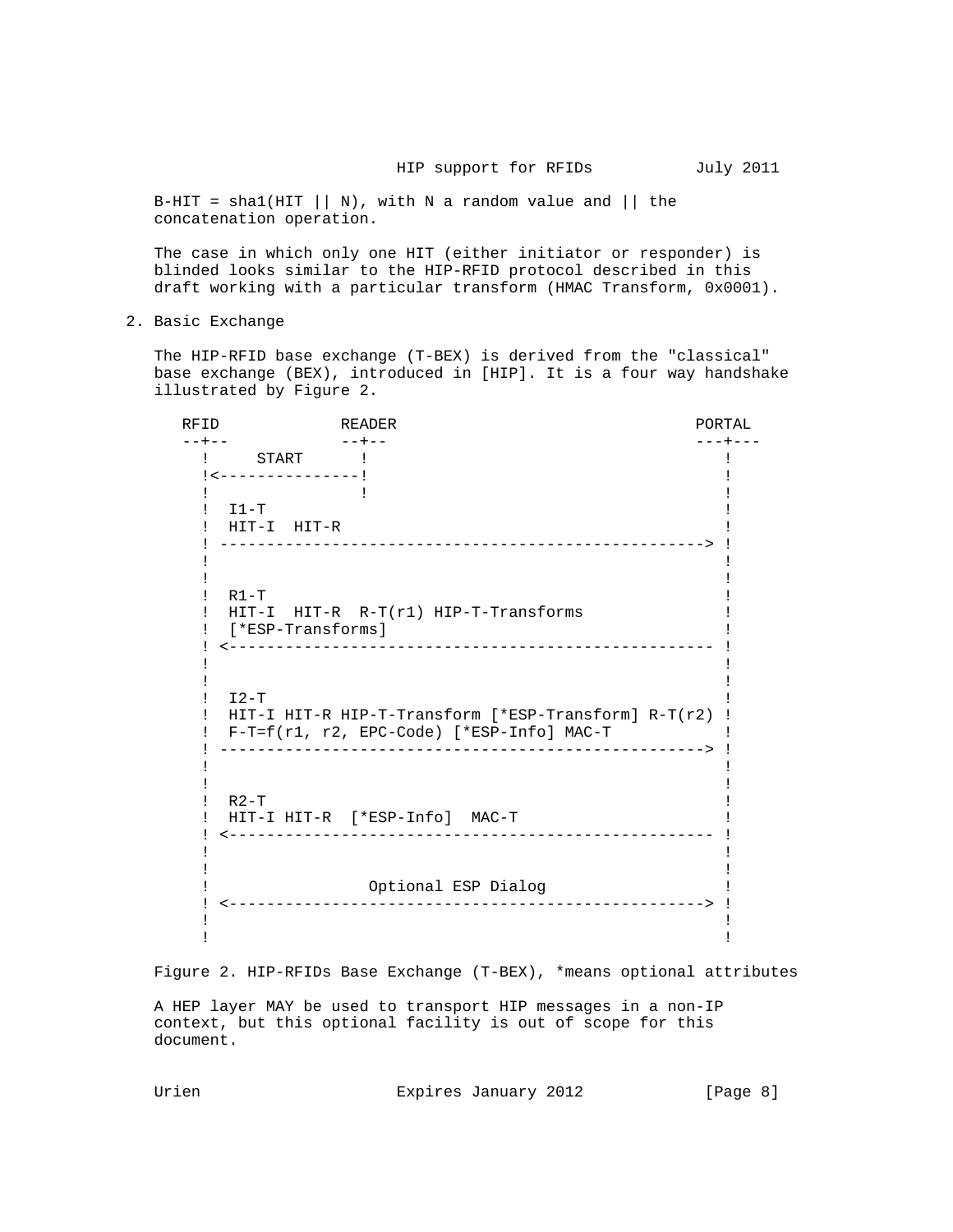### 2.1 I1-T

When a reader detects an RFID, it realizes all low level operations in order to set up a radio communication link. Finally the reader delivers a START message that triggers the RFID.

 The HIP-RFID sends the I1-T packet (I suffix meaning initiator), in which HIT-I is a pseudorandom value internally generated by the HIP- RFID.

 If the RFID doesn't known the portal HIT it sets the HIT-R value to zero; in that case the reader MAY modify this field in order to identify the appropriate entity.

The I1-T message is not MACed.

## 2.2 R1-T

 The portal produces the R1-T (R suffix meaning responder) packet, which includes a nonce r1 and optional parameters. These fields indicate a list of supported authentication schemes (HIP-T- TRANSFORMs) and a list of ESP-TRANSFORMs, i.e. secure channels that could be opened between portal and RFIDs.

 This message includes the following fields: - HIT-I, a random number which identifies a RFID - HIT-R, the portal HIP, either a null or fixed value. - HIT-T-TRANSFORMs, a list of authentication schemes - ESP-T-TRANSFORMs, an optional list of ESP secure channels

The R1-T message is not MACed.

## 2.3 I2-T

The HIP-RFID builds the I2-T message, which contains

 - The selected HIP-T-TRANSFORM (the current authentication scheme). - An optional ESP-TRANSFORM (a class of secure channel between RFID and portal).

- A nonce r2, included in the R-T attribute.

 - An equation f(r1, r2, EPC-Code), whose solution, according to the selected HIP-T-TRANSFORM, unveils the EPC-Code value.

 - An optional ESP-Info attribute that gives information about the secure (ESP) channel, and which includes the SPI-I value. - A keyed MAC (MAC-T), which works with a KI-Auth-key deduced from r1, r2 and the hidden EPC-Code value.

 $KI$ -Auth-key =  $g(rl, r2, EPC-Code)$ 

Urien **Expires January 2012** [Page 9]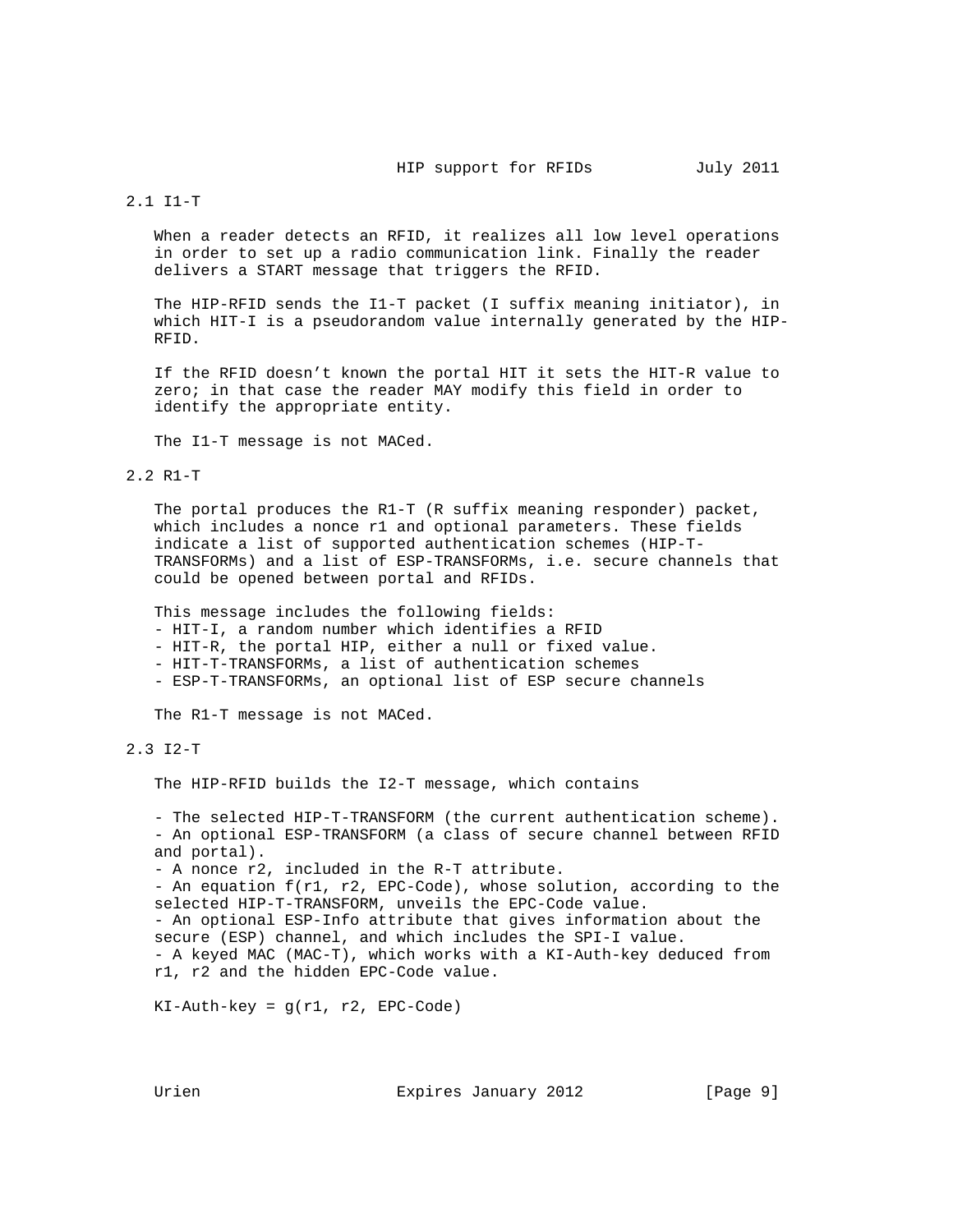The keyed MAC is computed over the complete I2-T message, the content of MAC-T resulting from this calculation is initially set to a null value.

 The portal and the RFID shares secret keys. The meaning of these keys are dependent upon the f equation.

 In some cases the EPC-Code is the only shared key. The portal knows a list of EPC-Code and tries all solutions for solving f, according to brute force techniques. As an illustration a hash function may be used for f:

f= sha1(r1 || r2 || EPC-Code), where || is the concatenation operation.

 In other cases a set of keys is shared between portal and RFIDs. For example a binary tree of HMAC procedure MAY be used, each HMAC beeing associated to a particular key. A binary tree of depth n may identify  $2**$ n RFIDs, each of them stores n keys (ki:j). The f function is a list of n values such as

## $HMAC(r1 || r2, ki:j)$

Where  $\text{k}: j$  is a secret key, and j the bit value (either 0 or 1) at the rank i (ranging between 0 and n-1) for the EPC-Code (or RFID index).

2.4 R2-T

The fourth and last R2-T packet is optional. It includes

 - A keyed MAC (MAC-T) computed with the KI-Auth-key deduced from r1, r2 and the hidden EPC-Code value.

 $KI-Auth-key = q(r1, r2, EPC-Code)$ 

 - An optional ESP-Info attribute that gives information about the secure (ESP) channel, and which includes the SPI-R value.

 The R2-T packet is mandatory when an ESP channel has been previously negotiated. ESP channel is required if the portal intends to perform read or write operations with the RFIDs.

2.5 HIT format

 HIT-R MAY be a fixed value embedded in the RFID during the manufacturing process or a null value if no specific portal is required.

Urien **Expires January 2012** [Page 10]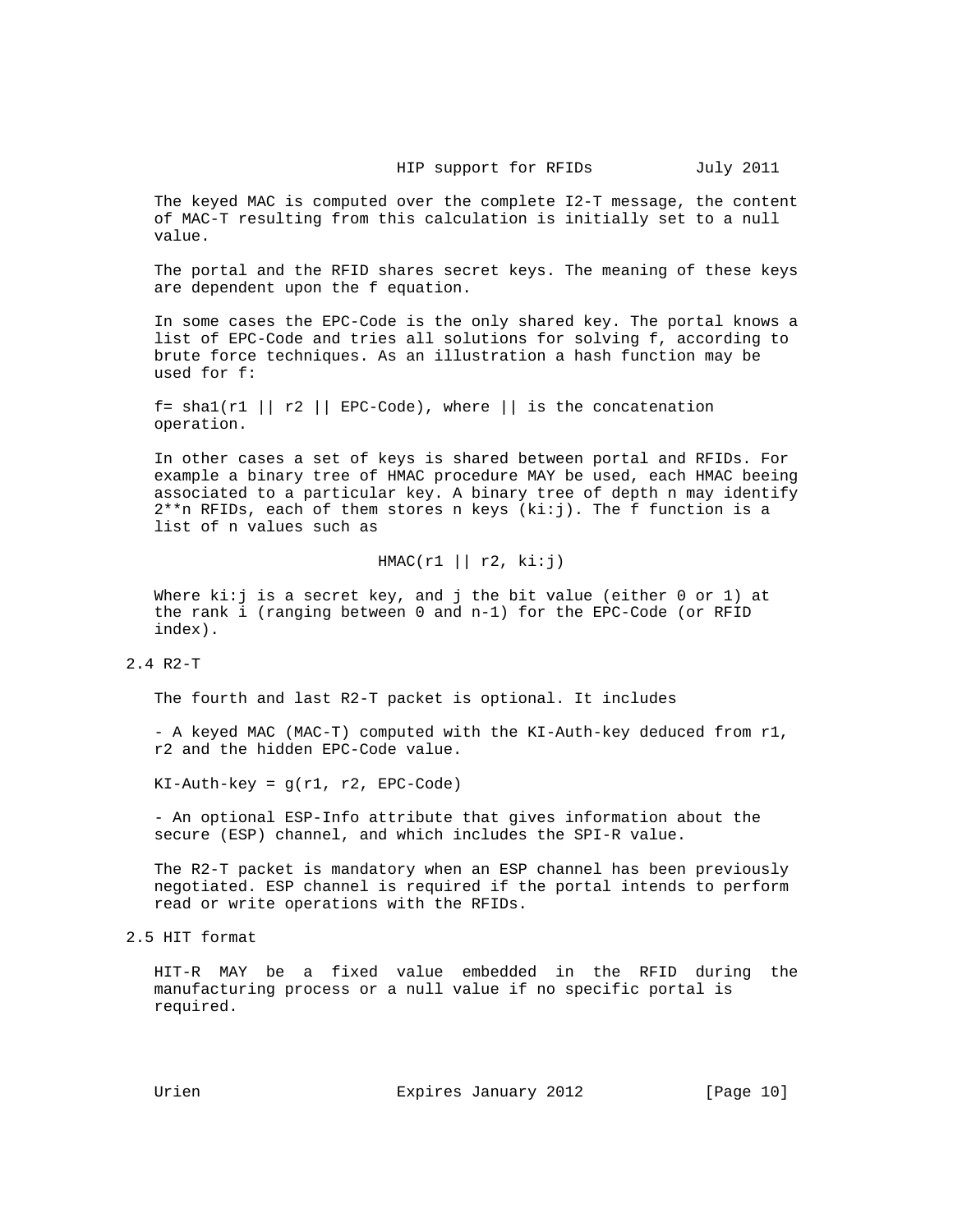HIT-I MAY comprise an optional header given coded according to various hierarchical rules and MUST include a trailer, which is a true random number.

2.6 State Machine

 The state machine is similar the one described in [RFC 5201]. No retry operations are performed, because the communication with the RFID may be lost at any time. Furthermore RFIDs are generally not equipped with timers.

2.6.1 Unassociated.

The state machine starts.

2.6.2 I1-Sent

The RFID has been reset by the reader, and has sent the I1-T message.

2.6.3 R1-Sent

 The responder has received the I1-T message and has sent the R1-T packet.

2.6.4 I2-Sent

The RFID has received the R1-T packet, and has sent the I2-T message.

2.6.5 R2-Sent

 The responder has received the I2-T message and has sent the optional R2-T packet.

2.6.6 Established

 The RFID has received the R2-T message. A secure channel is established.

Urien **Expires January 2012** [Page 11]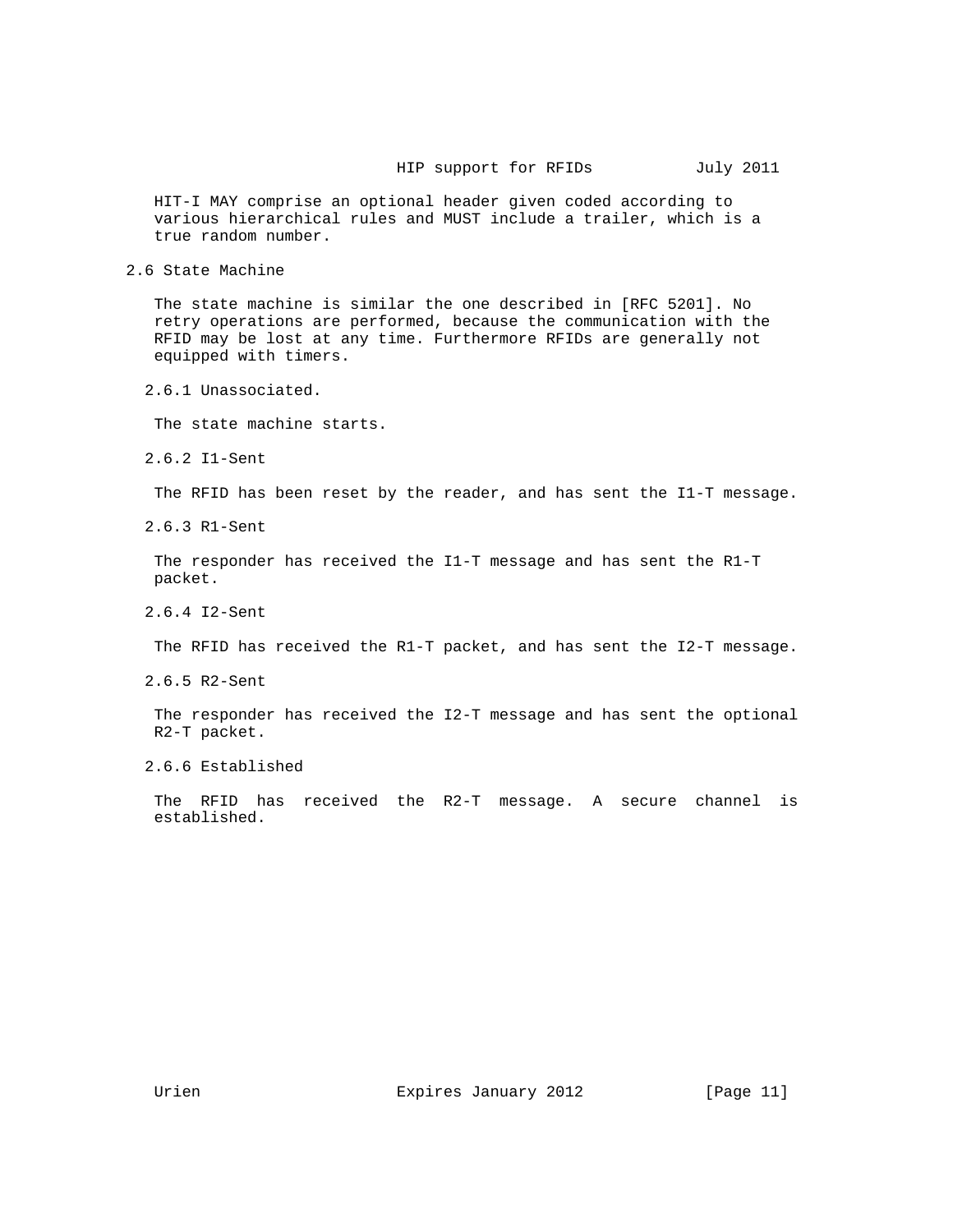### 3. Formats

### 3.1 Payload

The payload format is imported from the [HIP] specification.

0  $1$  2 3 0 1 2 3 4 5 6 7 8 9 0 1 2 3 4 5 6 7 8 9 0 1 2 3 4 5 6 7 8 9 0 1 +-+-+-+-+-+-+-+-+-+-+-+-+-+-+-+-+-+-+-+-+-+-+-+-+-+-+-+-+-+-+-+-+ | Next Header | Header Length |0| Packet Type | VER. | RES.|1| +-+-+-+-+-+-+-+-+-+-+-+-+-+-+-+-+-+-+-+-+-+-+-+-+-+-+-+-+-+-+-+-+ | Checksum | Controls | +-+-+-+-+-+-+-+-+-+-+-+-+-+-+-+-+-+-+-+-+-+-+-+-+-+-+-+-+-+-+-+-+ Sender's Host Identity RFID (HIT) | | | | | | +-+-+-+-+-+-+-+-+-+-+-+-+-+-+-+-+-+-+-+-+-+-+-+-+-+-+-+-+-+-+-+-+ Receiver's Host Identity RFID (HIT) | | | | | | +-+-+-+-+-+-+-+-+-+-+-+-+-+-+-+-+-+-+-+-+-+-+-+-+-+-+-+-+-+-+-+-+ | | / HIP Parameters /  $\sqrt{2}$  /  $\sqrt{2}$  /  $\sqrt{2}$  /  $\sqrt{2}$  /  $\sqrt{2}$  /  $\sqrt{2}$  /  $\sqrt{2}$  /  $\sqrt{2}$  /  $\sqrt{2}$  /  $\sqrt{2}$  /  $\sqrt{2}$  /  $\sqrt{2}$  /  $\sqrt{2}$  /  $\sqrt{2}$  /  $\sqrt{2}$  /  $\sqrt{2}$  /  $\sqrt{2}$  /  $\sqrt{2}$  /  $\sqrt{2}$  /  $\sqrt{2}$  /  $\sqrt{2}$  /  $\sqrt{2}$  / | | +-+-+-+-+-+-+-+-+-+-+-+-+-+-+-+-+-+-+-+-+-+-+-+-+-+-+-+-+-+-+-+-+ Next Header : normal value is decimal 59, IPPROTO\_NONE.

 Header Length: the length of the HIP Header and HIP parameters in 8 bytes units, excluding the first 8 bytes

Packet Type: Detailed in section 4.2

VER: 0001

RES: 000

 Checksum: This checksum covers the source and destination addresses in the IP header.

 HIP-RFIDs always deliver HIP packets with the null value for the checksum field. The reader MUST compute the checksum.

HIP-RFIDs do not check the checksum of received packets.

Controls: this field is reserved for future use (RFU)

Sender's Host Identity RFID: 16 bytes HIT

Urien **Expires January 2012** [Page 12]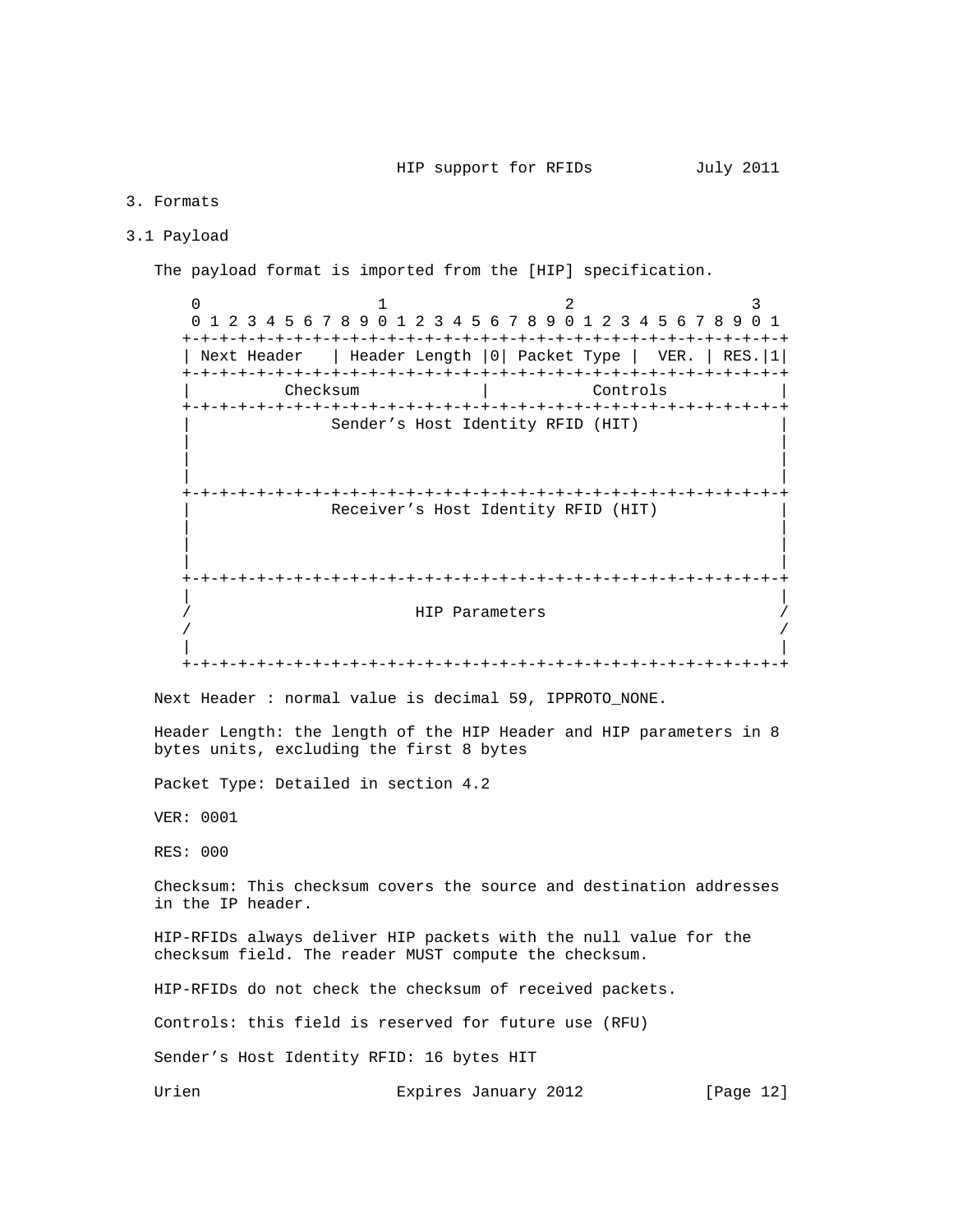Receiver's Host Identity RFID: 16 bytes HIT

HIP Parameters: a list of attributes encoded in the TLV format

3.2 Packet types

| Packet type   | Packet name                                 |
|---------------|---------------------------------------------|
| $0 \times 40$ | I1-T - The HIP-RFID Initiator Packet        |
| 0x41          | $R1-T$ - The HIP-RFID Responder Packet      |
| 0x42          | I2-T - The Second HIP-RFID Initiator Packet |
| 0x43          | R2-T - The Second HIP-RFID Responder Packet |
|               |                                             |

Urien Expires January 2012 [Page 13]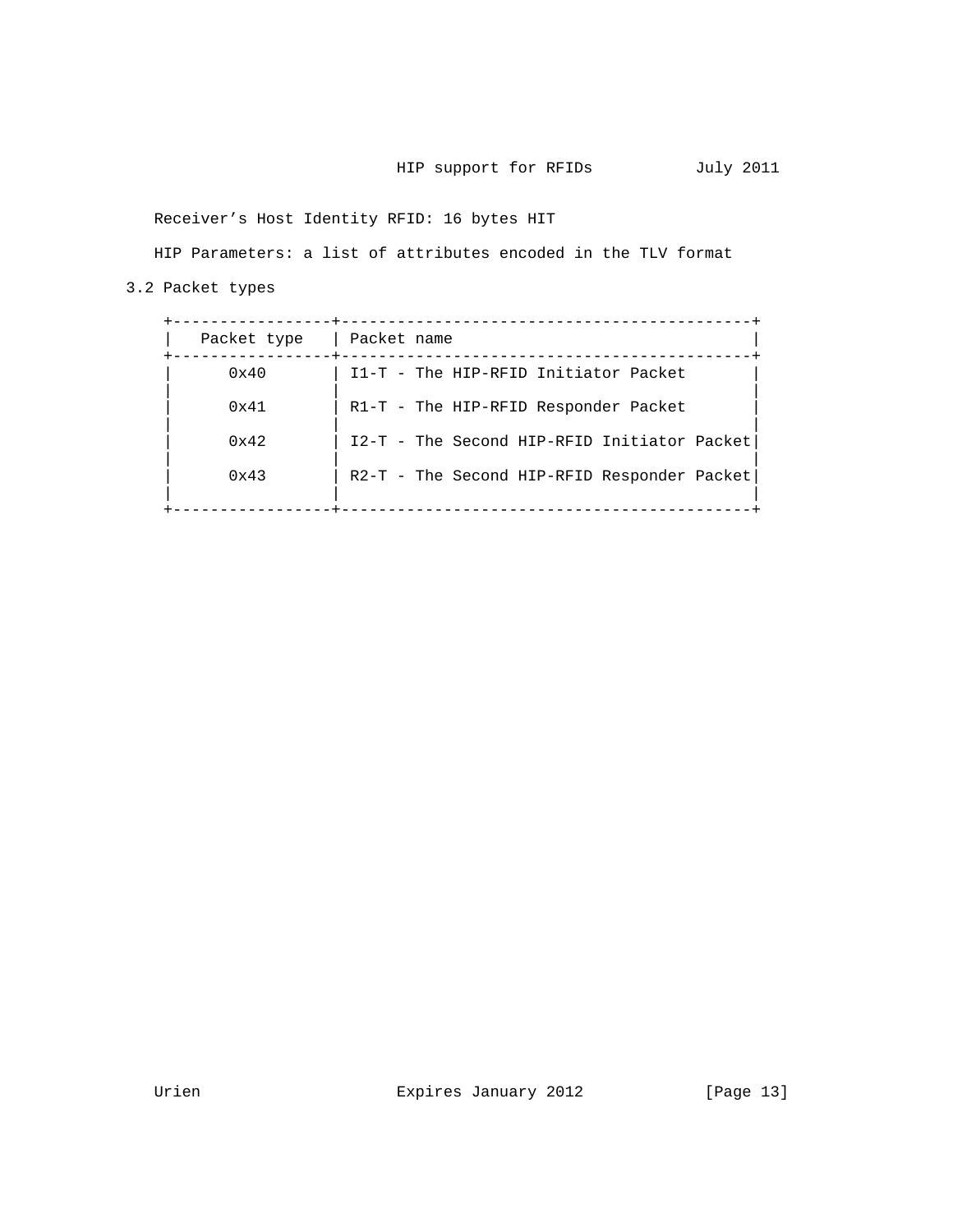# 3.3 Summary of HIP parameters

| TLV             | Type            | Length   | Data                    |
|-----------------|-----------------|----------|-------------------------|
| $R-T$           | 0x400           | variable | Random value r1 or r2   |
| HIP-T-TRANSFORM | $0 \times 402$  | variable | $HIP-RFID transform(s)$ |
| $F-T$           | $0 \times 404$  | variable | f function value        |
| MAC-T           | 0x406           | variable | Keyed MAC               |
| ESP-Transform   | $0 \times 408$  | variable | $ESP$ transform( $s$ )  |
| $ESP-Info$      | $0 \times 40$ A | variable | $ESP$ parameter(s)      |
|                 |                 |          |                         |

3.4 R-T

|                |  | 0 1 2 3 4 5 6 7 8 9 0 1 2 3 4 5 6 7 8 9 0 1 2 3 4 5 6 7 8 9 |  |
|----------------|--|-------------------------------------------------------------|--|
|                |  |                                                             |  |
| Type           |  | Length                                                      |  |
|                |  |                                                             |  |
| Padding-Length |  | value                                                       |  |
|                |  |                                                             |  |
| value          |  | Padding                                                     |  |
|                |  |                                                             |  |

| Type           | 0x400                   |
|----------------|-------------------------|
| Length         | total length in bytes   |
| Value          | random value            |
| Padding-Length | padding length in bytes |
| Padding        | padding bytes           |

Urien **Expires January 2012** [Page 14]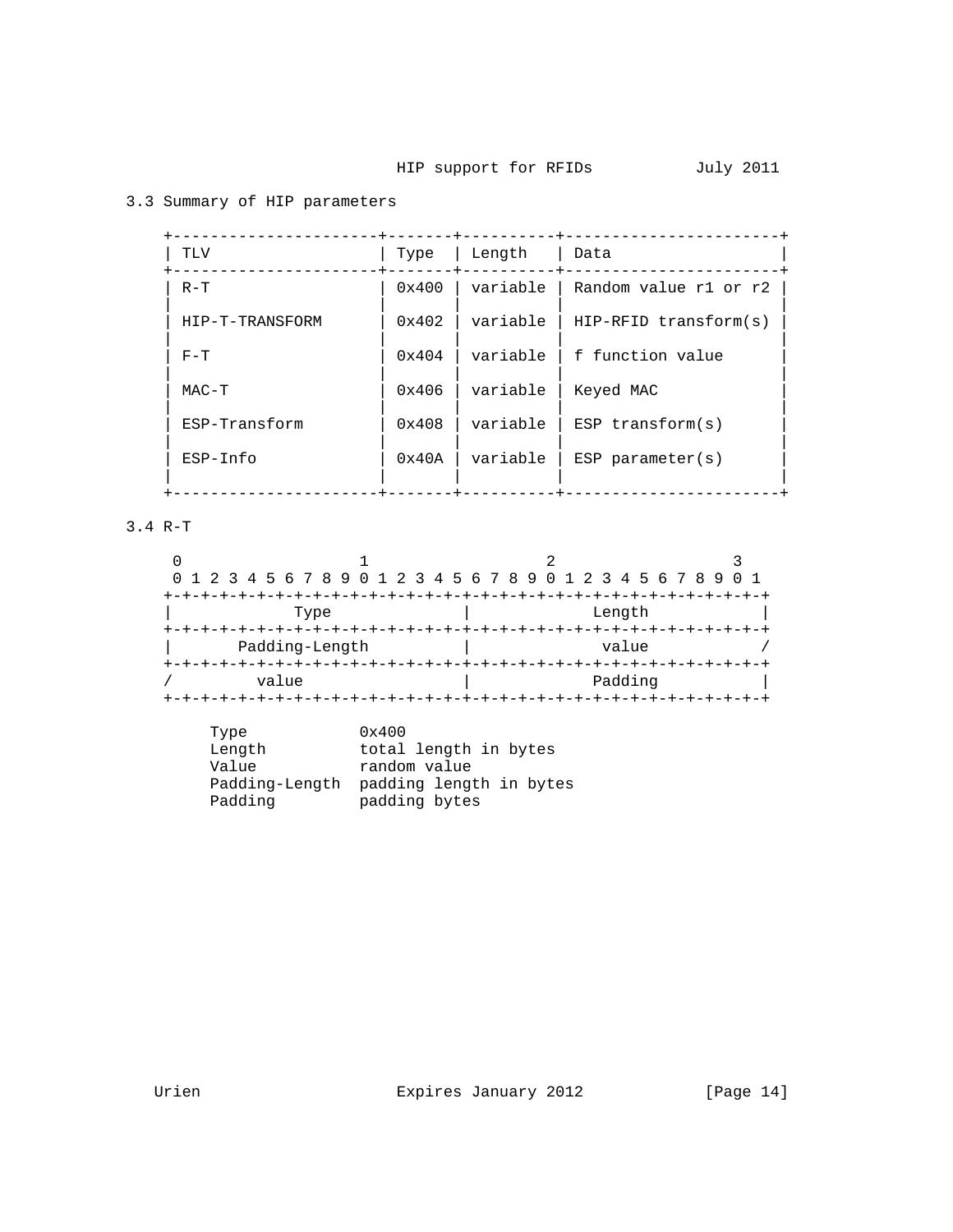```
3.5 HIP-T-Transform
```
 $0$  1 2 3 0 1 2 3 4 5 6 7 8 9 0 1 2 3 4 5 6 7 8 9 0 1 2 3 4 5 6 7 8 9 0 1 +-+-+-+-+-+-+-+-+-+-+-+-+-+-+-+-+-+-+-+-+-+-+-+-+-+-+-+-+-+-+-+-+ Type  $|$  Length +-+-+-+-+-+-+-+-+-+-+-+-+-+-+-+-+-+-+-+-+-+-+-+-+-+-+-+-+-+-+-+-+ Padding-Length | +-+-+-+-+-+-+-+-+-+-+-+-+-+-+-+-+-+-+-+-+-+-+-+-+-+-+-+-+-+-+-+-+ + Length-of-Suite-ID#1 | value + +-+-+-+-+-+-+-+-+-+-+-+-+-+-+-+-+-+-+-+-+-+-+-+-+-+-+-+-+-+-+-+-+ / value | Suite-ID#2 | +-+-+-+-+-+-+-+-+-+-+-+-+-+-+-+-+-+-+-+-+-+-+-+-+-+-+-+-+-+-+-+-+ | | Padding | +-+-+-+-+-+-+-+-+-+-+-+-+-+-+-+-+-+-+-+-+-+-+-+-+-+-+-+-+-+-+-+-+

| Length<br>Total length                                    |  |
|-----------------------------------------------------------|--|
|                                                           |  |
| Padding-Length<br>Number of padding bytes                 |  |
| Defines the HIP Cipher Suite to be used<br>Suite-ID       |  |
| Defines the length of optional data<br>Length-of-Suite-ID |  |
| Padding bytes<br>Padding                                  |  |

## 3.6 F-T

|                | 0 1 2 3 4 5 6 7 8 9 0 1 2 3 4 5 6 7 8 9 0 1 2 3 4 5 6 7 8 9 |  |
|----------------|-------------------------------------------------------------|--|
|                |                                                             |  |
| Type           | Length                                                      |  |
| Padding-Length | value                                                       |  |
|                |                                                             |  |
|                | Padding                                                     |  |
|                |                                                             |  |

| Type           | 0x404                              |
|----------------|------------------------------------|
| Length         | total length, in bytes             |
| Padding-Length | padding length in bytes            |
| Value          | the f value with a variable length |
| Padding        | padding bytes                      |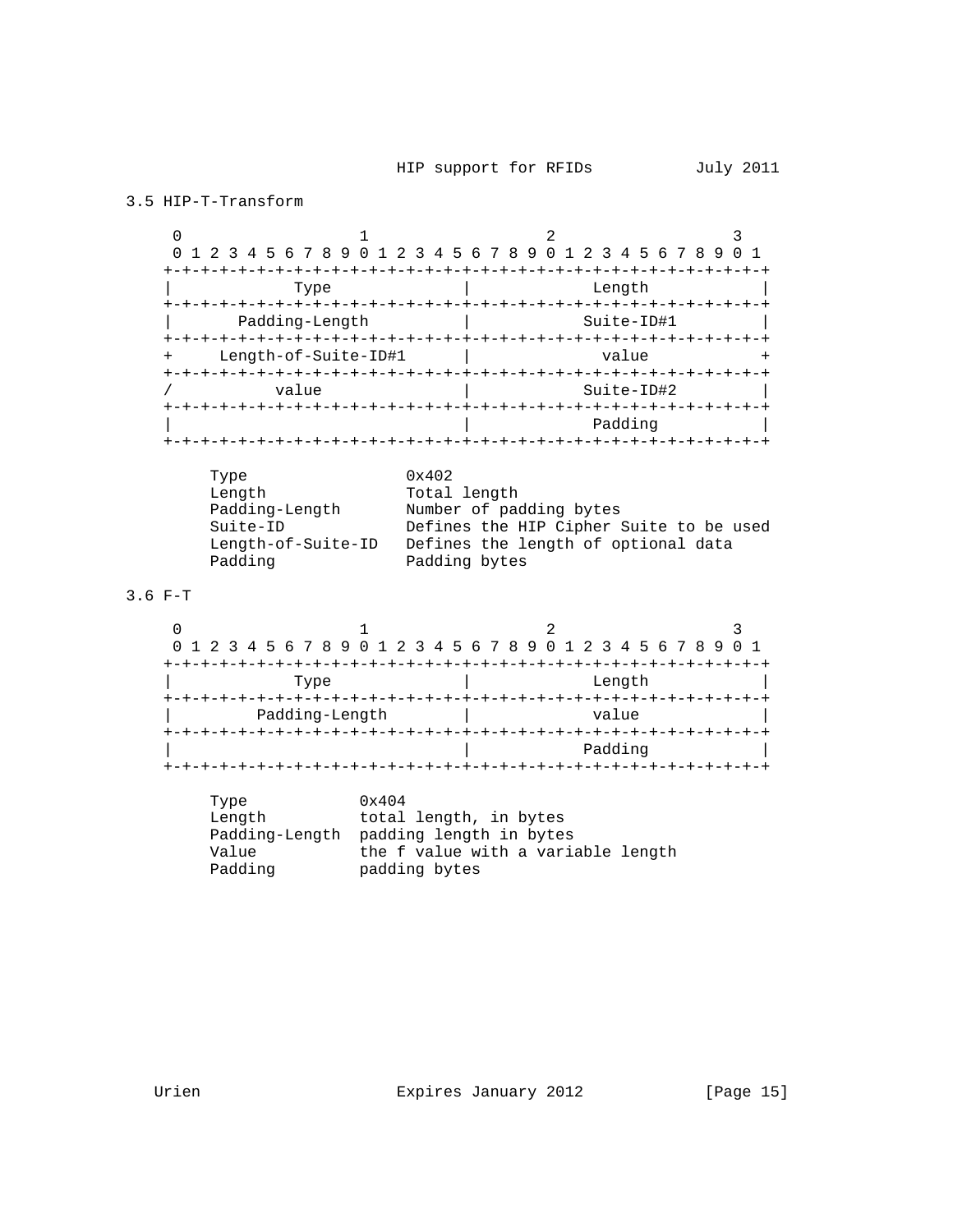3.7 MAC-T

 $0$  1 2 3 0 1 2 3 4 5 6 7 8 9 0 1 2 3 4 5 6 7 8 9 0 1 2 3 4 5 6 7 8 9 0 1 +-+-+-+-+-+-+-+-+-+-+-+-+-+-+-+-+-+-+-+-+-+-+-+-+-+-+-+-+-+-+-+-+ | Type | Length | L +-+-+-+-+-+-+-+-+-+-+-+-+-+-+-+-+-+-+-+-+-+-+-+-+-+-+-+-+-+-+-+-+ Padding-Length  $|$  MAC / +-+-+-+-+-+-+-+-+-+-+-+-+-+-+-+-+-+-+-+-+-+-+-+-+-+-+-+-+-+-+-+-+ Padding +-+-+-+-+-+-+-+-+-+-+-+-+-+-+-+-+-+-+-+-+-+-+-+-+-+-+-+-+-+-+-+-+

| Type           | 0x406                    |
|----------------|--------------------------|
| Length         | total length, in bytes   |
| Padding-Length | padding length, in bytes |
| Value          | Keyed MAC value          |
| Padding        | padding bytes            |

 A MAC procedure works with the K-Auth-Key and is computed over the whole HIP message according to the following rules

- The checksum field of the HIP header is set to a null value.

- The MAC field of the MAC-T attribute is set to a null value

3.8 ESP-Transform

Details of the attribute will be specified by another document.

## 3.9 ESP-Info

Details of the attribute will be specified by another document.

Urien **Expires January 2012** [Page 16]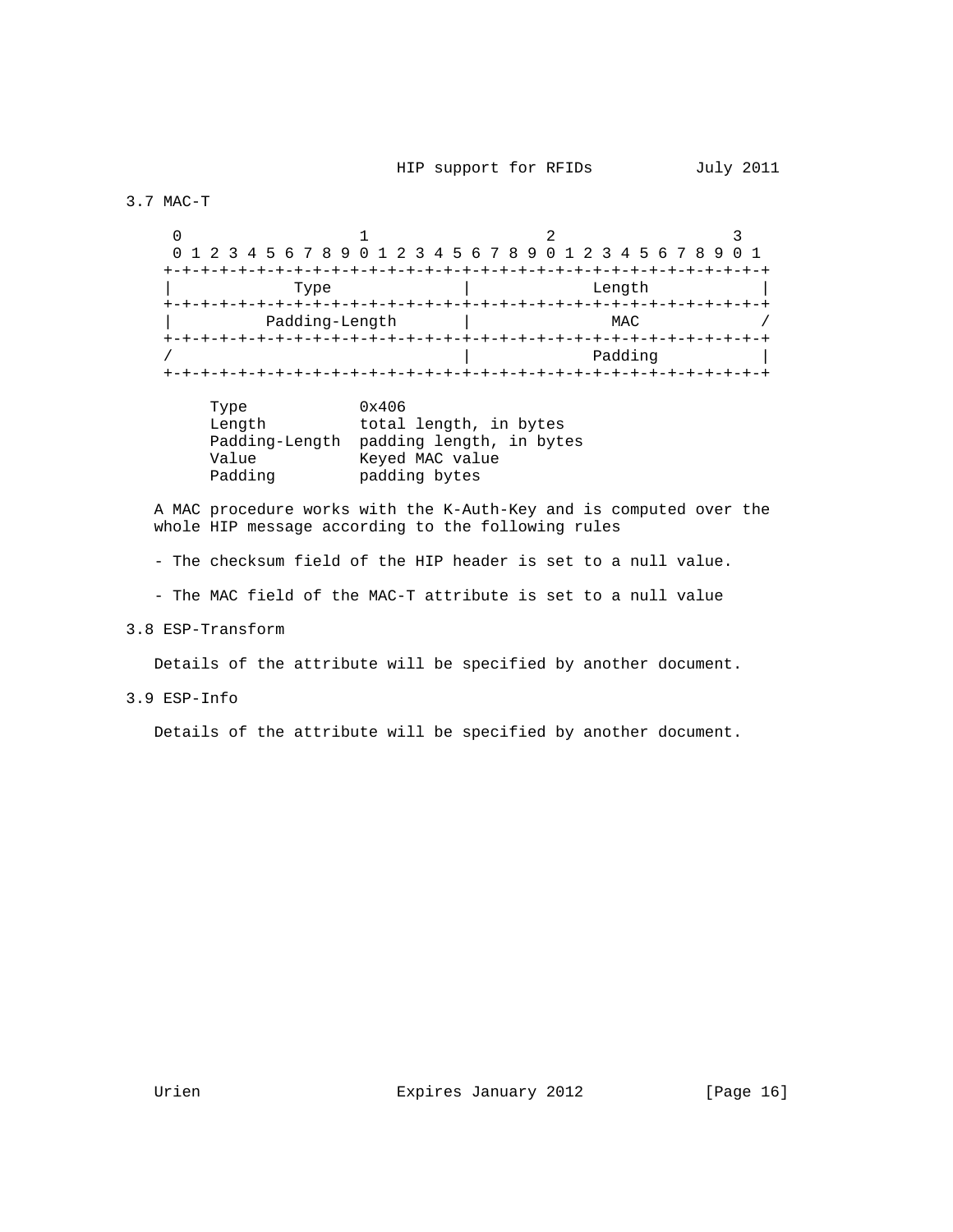# 4. BEX Example

## 4.1 Generic example

4.1.1 I1-T

| Next Header:              | $0 \times 3B$      |
|---------------------------|--------------------|
| Header Length:            | 0x4                |
| Packet Type:              | 0x40               |
| Version:                  | 0x1                |
| Reserved:                 | 0x1                |
| Control:                  | $0 \times 0$       |
| Checksum:                 | 0x0000             |
| Sender's HIT (RFID) :     | 0x0123456789ABCDEF |
|                           | 0123456789ABCDEF   |
| Receiver's HIT (Portal) : | 0x0000000000000000 |
|                           | 0000000000000000   |

 The checksum is computed by portal and reader according to rules specified in [HIP]; it covers the source and destination IP addresses.

4.1.2 R1-T

| Next Header:          | 0x3B                                   |
|-----------------------|----------------------------------------|
| Header Length:        | 0xB                                    |
| Packet Type:          | 0x41                                   |
| Version:              | 0x1                                    |
| Reserved:             | 0x1                                    |
| Control:              | $0 \times 0$                           |
| Checksum:             | 0xabcd                                 |
| Sender's HIT (Portal) | 0xA5A5A5A5A5A5A5A5                     |
|                       | 5A5A5A5A5A5A5A5A                       |
| Receiver's HIT (RFID) | 0x0123456789ABCDEF<br>0123456789ABCDEF |
| $R-T$                 | 0x040000280002rrrr                     |
|                       | rrrrrrrrrrrrrrrr                       |
|                       | rrrrrrrrrrrrrrrr                       |
|                       | rrrrrrrrrrrrrrrr                       |
|                       | rrrrrrrrrrrpppp                        |
| HIP-T-Transforms      | 0x0402001000020001                     |
|                       | 000000020000pppp                       |
|                       |                                        |

 r1 is a 128 bits value Transforms 1, 2 are supported by the reader.

Urien Expires January 2012 [Page 17]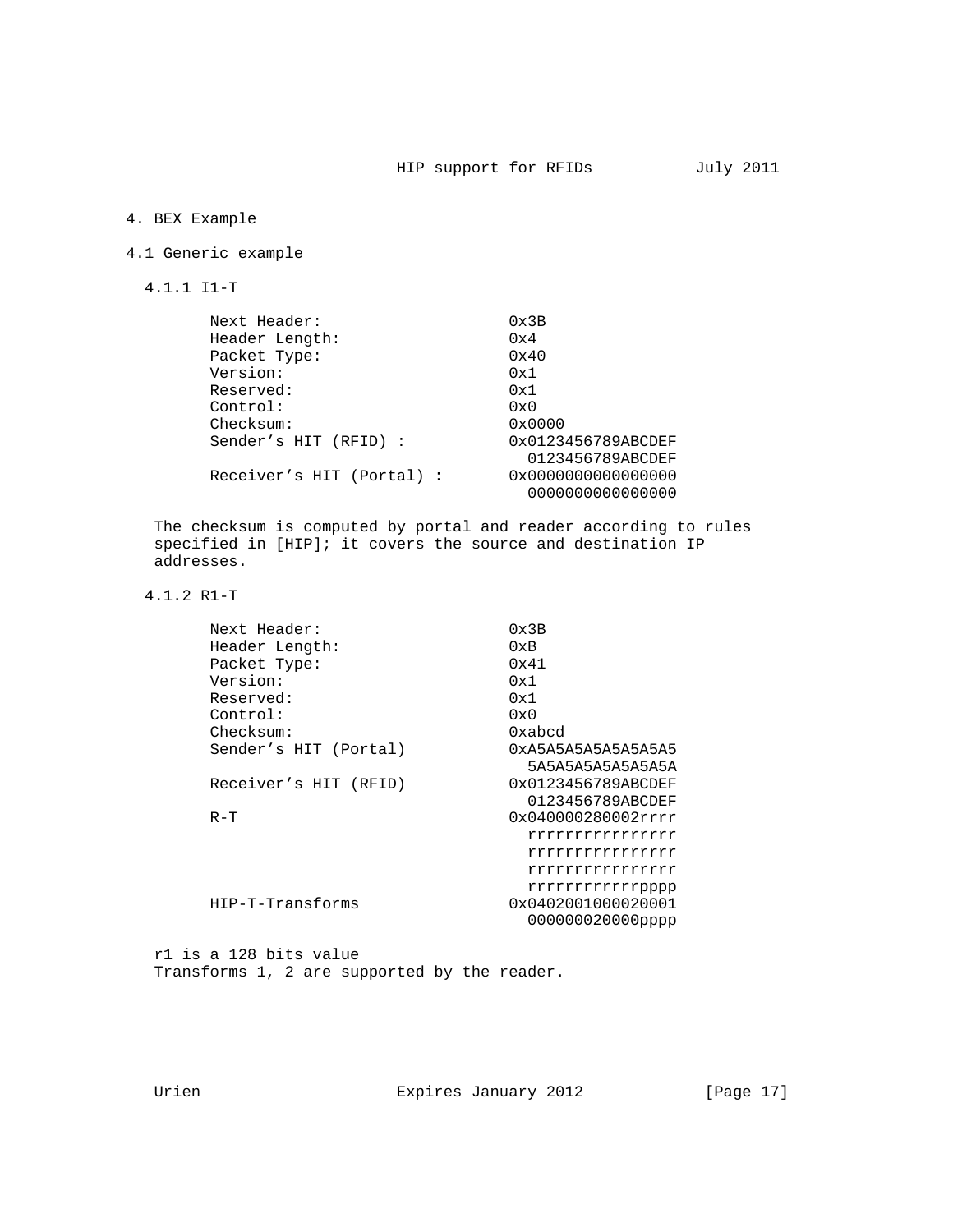### 4.1.3 I2-T

| Next Header:            | 0x3B                                      |
|-------------------------|-------------------------------------------|
| Header Length:          | 0x14                                      |
| Packet Type:            | 0x42                                      |
| Version:                | 0x1                                       |
| Reserved:               | 0x1                                       |
| Control:                | $0 \times 0$                              |
| Checksum:               | 0x0000                                    |
| Sender's HIT (RFID) :   | 0x0123456789ABCDEF<br>0123456789ABCDEF    |
| Sender's HIT (Portal) : | 0xA5A5A5A5A5A5A5A5                        |
|                         | 5A5A5A5A5A5A5A5A                          |
| HIP-T-Transform         | 0x0402001000060001                        |
|                         |                                           |
| $R-T$                   | 0x040000280002rrrr                        |
|                         | rrrrrrrrrrrrrrrr                          |
|                         | rrrrrrrrrrrrrrrr                          |
|                         |                                           |
|                         | rrrrrrrrrrrrrrrr                          |
| $F-T$                   | rrrrrrrrrrrpppp<br>0x040400280002ffff     |
|                         | fffffffffffffffffffffffff                 |
|                         | fffffffffffffffffffffffff                 |
|                         | $fffffffffffffffffffffffff$               |
|                         |                                           |
|                         | ffffffffffffpppp<br>$0x040600040006$ ssss |
| $MAC-T$                 |                                           |
|                         | <b>SSSSSSSSSSSSSSSSS</b>                  |
|                         | SSSSSSSSSSSSSSS                           |
|                         | ssssppppppppppppp                         |

 The RFID selects the HIP-Transform number one. It produces an r2 nonce and computes a f value. It appends a 20 bytes keyed MAC.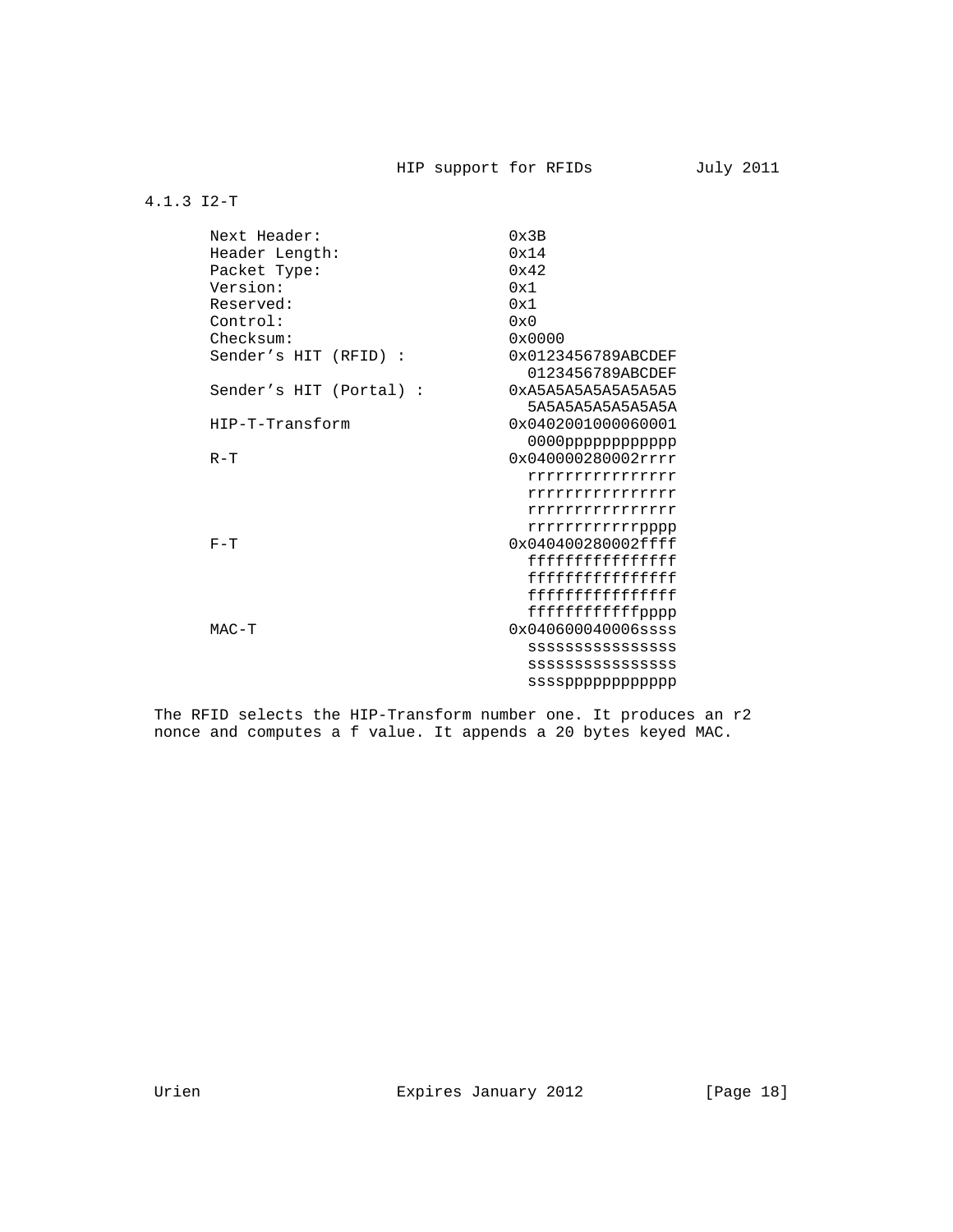### 4.1.4 R2-T

| Next Header:            | $0 \times 3B$         |
|-------------------------|-----------------------|
| Header Length:          | $0 \times 08$         |
| Packet Type:            | 0x40                  |
| Version:                | 0x1                   |
| Reserved:               | 0x1                   |
| Control:                | $0 \times 0$          |
| Checksum:               | 0xabcd                |
| Sender's HIT (RFID):    | 0x0123456789ABCDEF    |
|                         | 0123456789ABCDEF      |
| Sender's HIT (Portal) : | 0xA5A5A5A5A5A5A5A5    |
|                         | 5454545454545454      |
| MAC-T                   | $0x040600040006$ ssss |
|                         | SSSSSSSSSSSSSSS       |
|                         | SSSSSSSSSSSSSSS       |
|                         | ssssppppppppppppp     |

Reader ends the BEX-T.

4.2 HIP-T Transform 0x0001, HMAC

 $EPC = 0123456789abcdefcdab$ 

4.2.1 I1-T

 << 3B 04 40 11 00 00 00 00 6A 68 2E 53 51 6B 51 6F 2F 58 CE 60 25 42 1A E6 00 00 00 00 00 00 00 00 00 00 00 00 00 00 00 00

 HEAD 3b04401100000000 sHIT 6a682e53516b516f2f58ce6025421ae6 dHIT 00000000000000000000000000000000

4.2.2 R1-T

 >> 3B 0A 41 11 00 00 00 00 00 00 00 00 00 00 00 00 00 00 00 00 00 00 00 00 6A 68 2E 53 51 6B 51 6F 2F 58 CE 60 25 42 1A E6 04 00 00 20 00 06 27 6D 03 4D DD 2D 52 79 3B 17 2C B9 5B CD 02 97 E2 DF 61 15 00 00 00 00 00 00 04 02 00 10 00 06 00 02 00 00 00 00 00 00 00 00

 HEAD 3b0a411100000000 sHIT 00000000000000000000000000000000 dHIT 6a682e53516b516f2f58ce6025421ae6

 ATT 0400 20 bytes 276d034ddd2d52793b172cb95bcd0297e2df6115 ATT 0402 04 bytes 00020000

Urien Expires January 2012 [Page 19]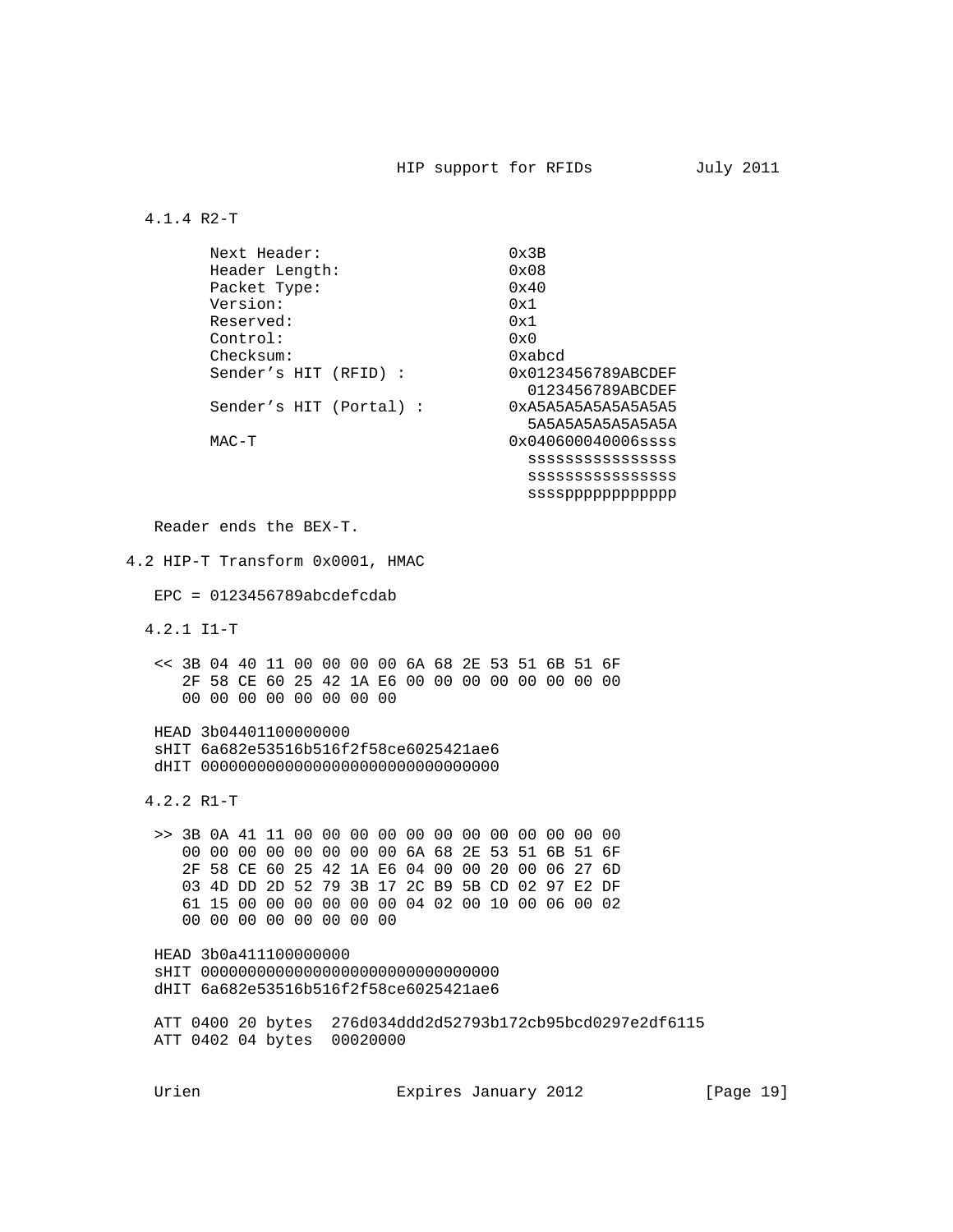4.2.3 I2-T

 << 3B 13 40 11 00 00 00 00 6A 68 2E 53 51 6B 51 6F 2F 58 CE 60 25 42 1A E6 00 00 00 00 00 00 00 00 00 00 00 00 00 00 00 00 04 02 00 10 00 06 00 01 00 00 00 00 00 00 00 00 04 00 00 20 00 06 C5 95 8B 23 6B 9B 0E AA 7A BB 25 F2 7D 24 C5 04 6E 89 19 9E 00 00 00 00 00 00 04 04 00 20 00 06 80 1D BC 55 C5 F3 97 89 F8 3C 6C BA 14 50 18 7D 83 83 3C AF 00 00 00 00 00 00 04 06 00 20 00 06 2A 23 68 93 2B F7 3A BE C4 6B DD B8 3F 1B 3F 7F 9D ED 8B 83 00 00 00 00 00 00

 HEAD 3b13401100000000 sHIT 6a682e53516b516f2f58ce6025421ae6 dHIT 00000000000000000000000000000000

 ATT 0402 04 bytes 00010000 ATT 0400 20 bytes c5958b236b9b0eaa7abb25f27d24c5046e89199e ATT 0404 20 bytes 801dbc55c5f39789f83c6cba1450187d83833caf ATT 0406 20 bytes 2a2368932bf73abec46bddb83f1b3f7f9ded8b83

- 5. HIP-T-Transforms Definition
- 5.1 Type 0x0001, HMAC
	- 5.1.1 Suite-ID

 Suite-ID: 0x0001 Length-of-Suite-ID: 0x0000

5.1.2 F-T computing (f function)

 The F-T function produces a 20 bytes result, according to the relation:

 $K = HMAC-SHA1(r1 | r2, EPC-Code)$ 

 $Y = f(r1, r2, EPC-Code) = HMAC-SHA1(K, CT1 | "Type 0001 key")$ 

Where:

- SHA1 is the SHA1 digest function

- EPC-Code is the RFID identity

 - HMAC-SHA1 is the keyed MAC algorithm based on the SHA1 digest procedure.

- CT1 is a 32 bits string, whose value is equal to 0x00000001

Urien **Expires January 2012** [Page 20]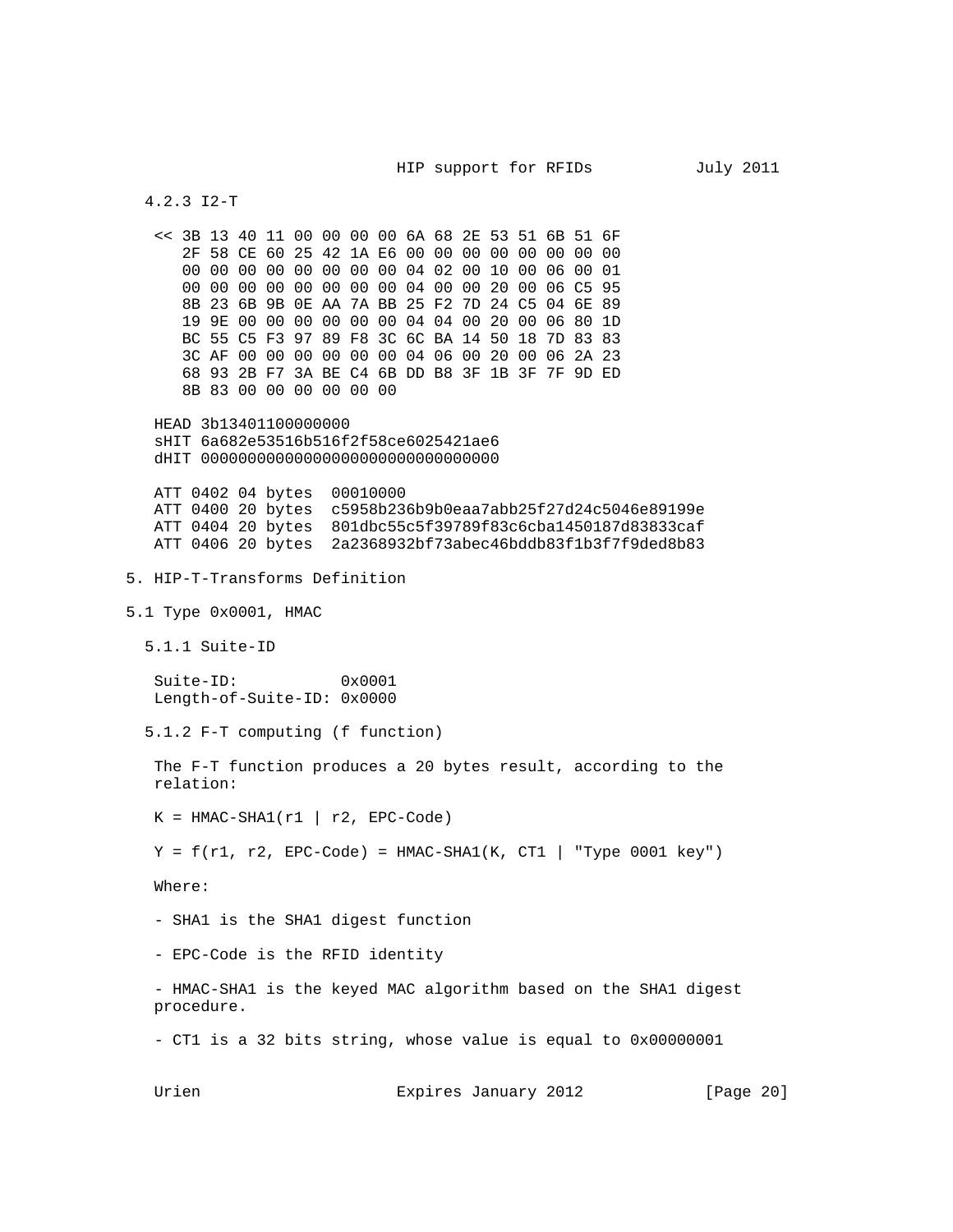- r1 and r2 are the two random values exchanged by the BEX 5.1.3 K-Auth-Key computing (g function) The K-Auth-Key is computing according to the relation:  $K = HMAC-SHA1(r1 | r2, EPC-Code)$  $Y$  = HMAC-SHA1(K, CT2 | "Type 0001 key") Where: - SHA1 is the SHA1 digest function - EPC-Code is the RFID identity - HMAC-SHA1 is the keyed MAC algorithm based on the SHA1 digest procedure. - CT2 is a 32 bits string, whose value is equal to 0x00000002 - r1 and r2 are the two random values exchanged by the BEX 5.1.4 MAC-T computing The HMAC-SHA1 function is used with the K-Auth-Key secret value: MAC-T(HIT-T packet) = HMAC-SHA1(K-Auth-Key, HIP-T packet) 5.2 Type 0x0002, Keys-Tree 5.2.1 Suite-ID Suite-ID: 0x0002 Length-of-Suite-ID: 0x0006 Value1: an index identifying a HASH function (H), which produces t bytes. Value2: n, the depth of the tree, a two bytes number. Value3: p, the maximum number of child nodes, for each node, a two bytes number. The maximum elements of a keys-tree is therefore p\*\*n 5.2.2 F-T computing (f function) The F-T function produces a list of Hi,  $1<=$  i  $<=$  n, of nh bytes results, according to the relation:  $Y = f(r1, r2, EPC-Code) = H1 | H2 | Hi | Hn$ Urien **Expires January 2012** [Page 21]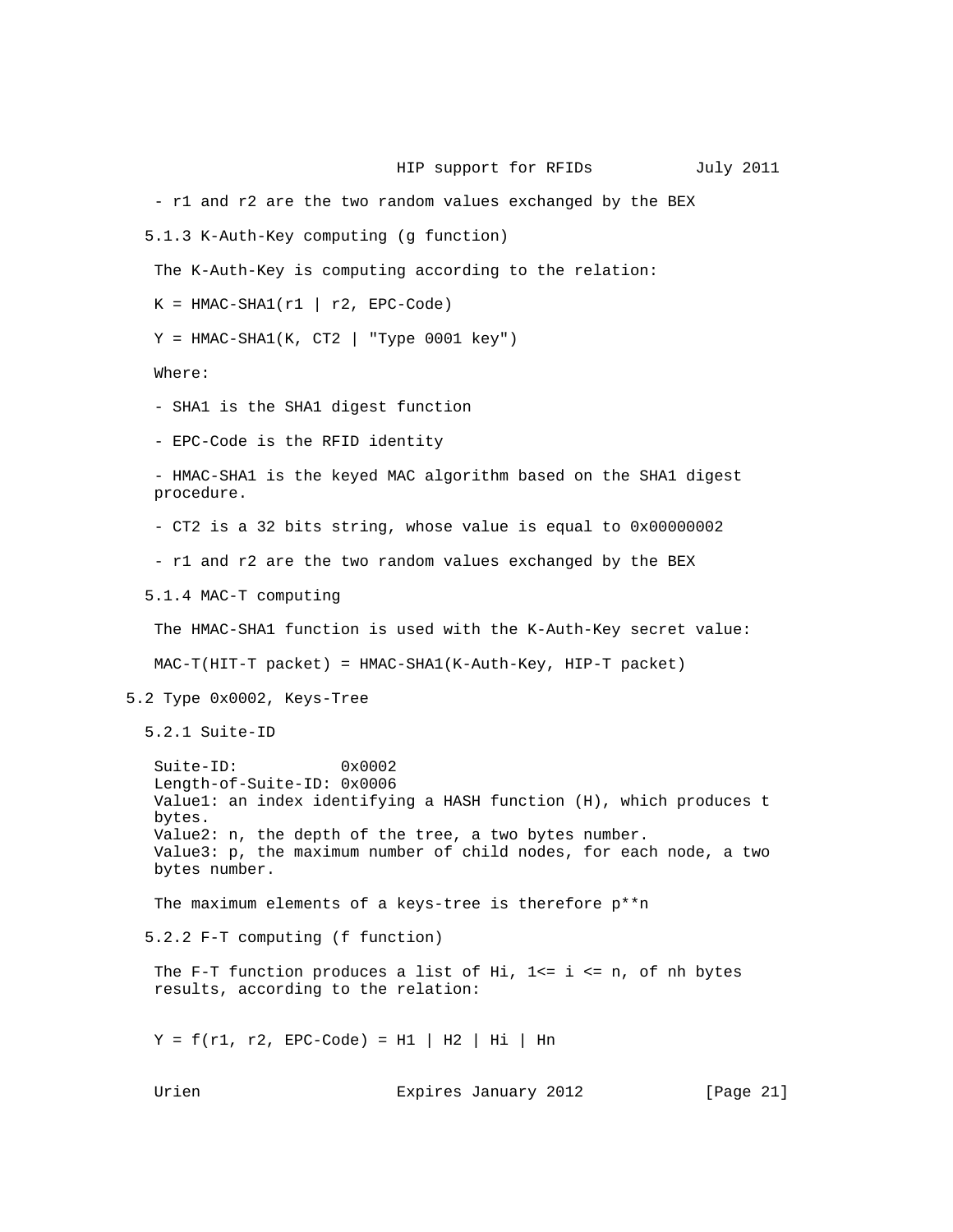With  $Hi = HMAC-SHA1(r1 | r2, Ki:j)$ 

Where:

- H is digest function producing t bytes

- Ki:j is a set of pn secret keys.

Each EPC-Code is associated with an index, whose value is written as:

RFID-Index = an  $p^{**}(n-1)$  + an-1  $p^{**}(n-2)$  + al

Each ai digit( ai  $p^{**}(i-1)$  )whose value ranges between 0 and  $p-1$ , is associated with a key Ki:j (i.e. the tree is made with pn keys, but only n values are stored in a given RFID), with j=ai

- HMAC-H is the keyed MAC algorithm based on the H digest procedure.

- r1 and r2 are the two random values exchanged by the BEX.

5.2.3 K-Auth-Key computing (g function)

The K-Auth-Key is computing according to the relation:

 $K-Auth-Key = HMAC-H(r1 | r2, RFID-Index)$ 

Where:

- H is a digest function producing t bytes

- HMAC-H is the keyed MAC algorithm based on the H digest procedure.

- RFID INDEX is the RFID index.

- r1 and r2 are the two random values exchanged by the BEX.

5.2.4 MAC-T computing

The HMAC-H function is used with the K-Auth-Key secret value:

MAC-T(HIT-T packet) = HMAC-H(K-Auth-Key, HIP-T packet)

6. Security Considerations

To be done.

7. IANA Considerations

To be done.

Urien **Expires January 2012** [Page 22]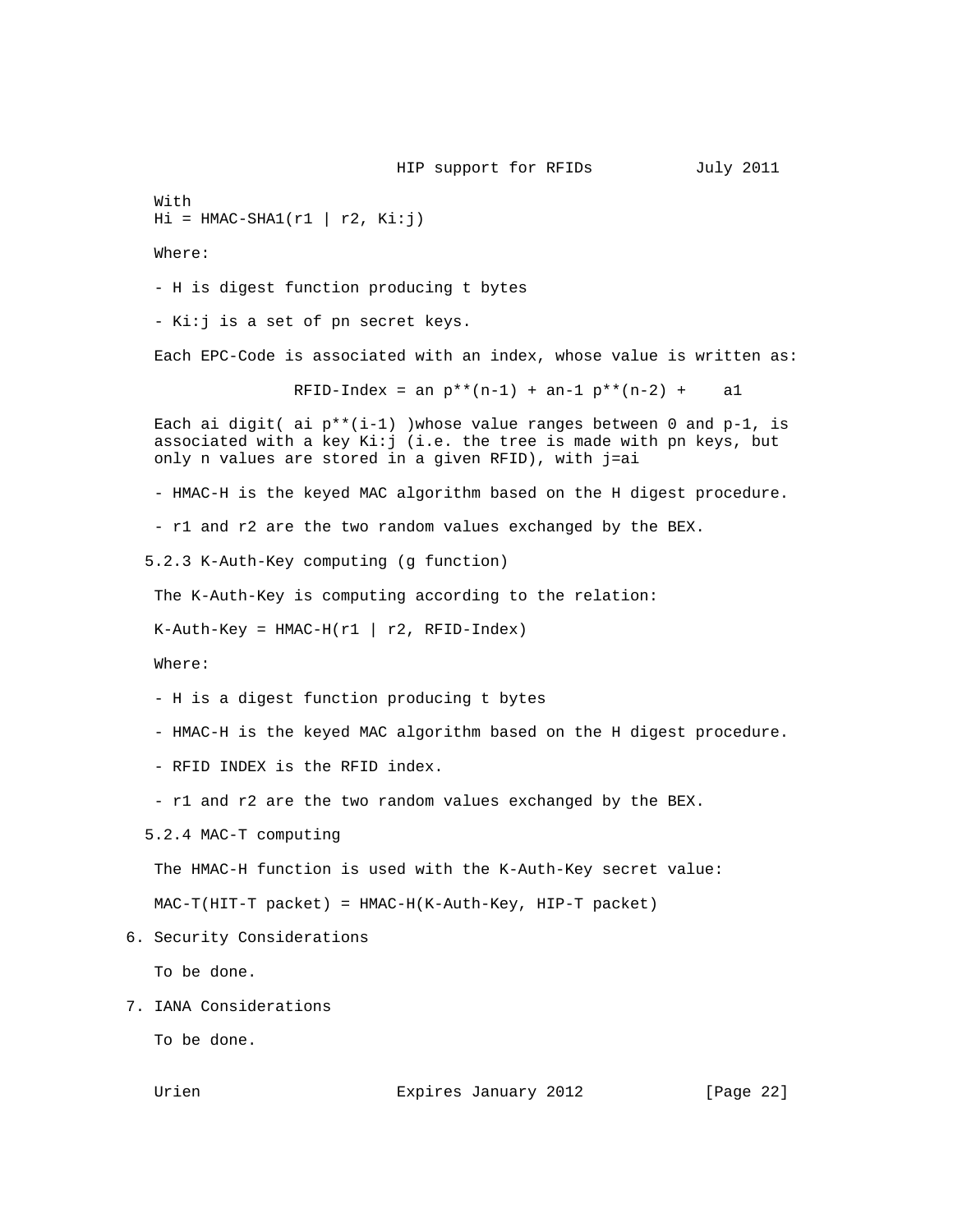### 8 References

8.1 Normative references

 [RFC2119] Bradner, S., "Key words for use in RFCs to Indicate Requirement Levels", BCP 14, RFC 2119, March 1997.

 [HIP] R. Moskowitz, P. Nikander, P. Jokela, T. Henderson, Host Identity Protocol, RFC 5201, April 2008.

8.2 Informative references

 [EPC] Brock, D.L, The Electronic Product Code (EPC), A Naming Scheme for Physical Objects, MIT AUTO-ID CENTER, 2001.

 [PML] Brock, D.L - The Physical Markup Language, MIT AUTO-ID CENTER, 2001.

 [EPCGLOBAL] EPCglobal, EPC Radio Frequency Identity Protocols Class 1 1516 Generation 2 UHF RFID Protocol for Communications at 860 MHz-960 MHz Version 1517 1.0.9, EPCglobal Standard, January 2005.

 [NIST-800-108] NIST Special Publication 800-108, Recommendation for Key Derivation Using Pseudorandom Functions.

 [SEC] S. Weis, S. Sarma, R. Rivest and D. Engels. "Security and privacy aspects of low-cost radio frequency identification systems" In D. Hutter, G. Muller, W. Stephan and M. Ullman, editors, International Conference on Security in Pervasive Computing - SPC 2003, volume 2802 of Lecture Notes in computer Science, pages 454- 469. Springer-Verlag, 2003.

 [HIP-TAG-EXP] Pascal Urien, Simon Elrharbi, Dorice Nyamy, Herve Chabanne, Thomas Icart, Francois Lecocq, Cyrille Pepin, Khalifa Toumi, Mathieu Bouet, Guy Pujolle, Patrice Krzanik, Jean-Ferdinand Susini, "HIP-Tags architecture implementation for the Internet of Things", AH-ICI 2009. First Asian Himalayas International Conference on Internet, 3-5 Nov. 2009.

 [BLIND] Dacheng Zhang, Miika Komu, "An Extension of HIP Base Exchange to Support Identity Privacy", draft-zhang-hip-privacy-protection-00, work in progress, March 2010.

9 Annex I

 This annex provides a sample code, for NFC RFIDs working at 13.56 Mhz and implementing a Java Virtual Machine.

Urien Expires January 2012 [Page 23]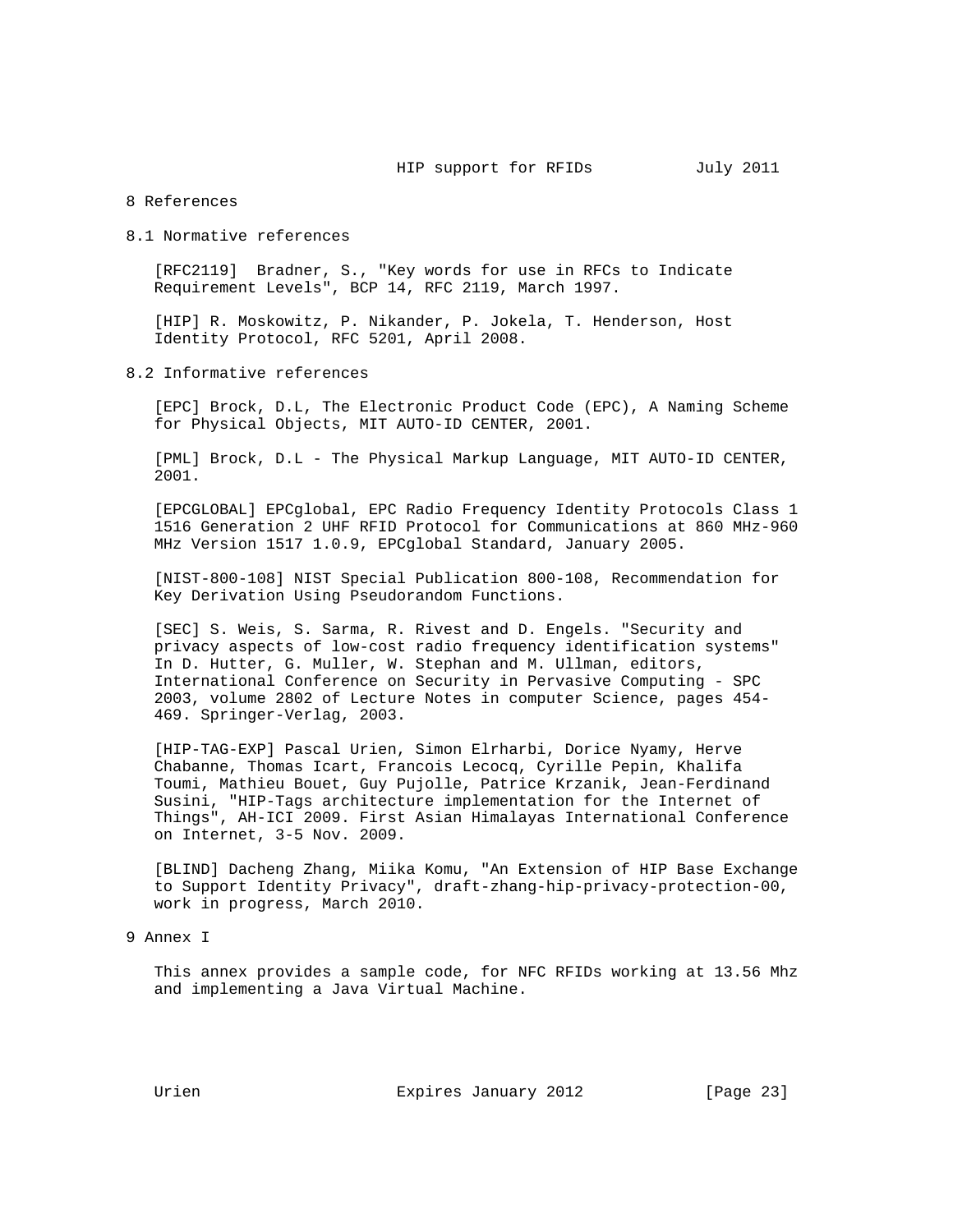### 9.1 Binary Interface with HIP RFIDs

 According to the ISO 7816 standards, embedded RFID applications are identified by an AID attribute (Application IDentifier) whose size ranges between 5 and 16 bytes.

 Commands exchanged between RFIDs and readers are named APDUs and are associated with a short prefix, whose size is usually 5 bytes referred as CLA, INS, P1, P2, P3.

 In our sample we choose an arbitrary value for the AID (11223344556601, in hexadecimal representation) and a unique command CLA=00, INS=C2, P1=00, P2=00. The P3 byte is set to null in order to trig the RFID (which resets its state machine and returns the I1 packet, or a non null value when it pushes the R1 packet.

#### 9.3 Exchanged data

 The reader selects the embedded HIP-RFID application. >> 00 A4 04 00 07 11 22 33 44 55 66 01 << 90 00

The reader trigs the first packet I1-T.

>> 00 C2 00 00 00

The RFID delivers the R1-T packet.

 << 3B 04 40 11 00 00 00 00 A3 12 9D 5E 28 16 67 4F FC 4F A8 08 4E 30 55 E8 00 00 00 00 00 00 00 00 00 00 00 00 00 00 00 00 90 00

The reader forwards the R1-T packet to the HIP RFID.

 >> 00 C2 00 00 58 3B 0A 41 11 00 00 00 00 00 00 00 00 00 00 00 00 00 00 00 00 00 00 00 00 A3 12 9D 5E 28 16 67 4F FC 4F A8 08 4E 30 55 E8 04 00 00 20 00 06 68 46 95 15 02 10 32 C2 B7 8D 13 E7 53 F6 25 0F 09 AD 7A BD 00 00 00 00 00 00 04 02 00 10 00 06 00 01 00 00 00 00 00 00 00 00

The RFID produces the I2-T packet.

 << 3B 13 40 11 00 00 00 00 A3 12 9D 5E 28 16 67 4F FC 4F A8 08 4E 30 55 E8 00 00 00 00 00 00 00 00 00 00 00 00 00 00 00 00 04 02 00 10 00 06 00 01 00 00 00 00 00 00 00 00 04 00 00 20 00 06 71 3A DD 19 C4 CB 59 D4 AF D0 2B FD F9 7C 2F 8A D1 23 32 E0 00 00 00 00 00 00 04 04 00 20 00 06 70 DA C1 F7 0B CA 63 15 57 CB D7 AA 66 A9 FD 36 B4 1F DB E3 00 00 00 00 00 00 04 06 00 20 00 06 A6 A7 00 67 5D FD A9 2F 3E 5C 00 D6 B0 8A 55 A2 99 D8 86 79 00 00 00 00 00 00 90 00

Urien **Expires January 2012** [Page 24]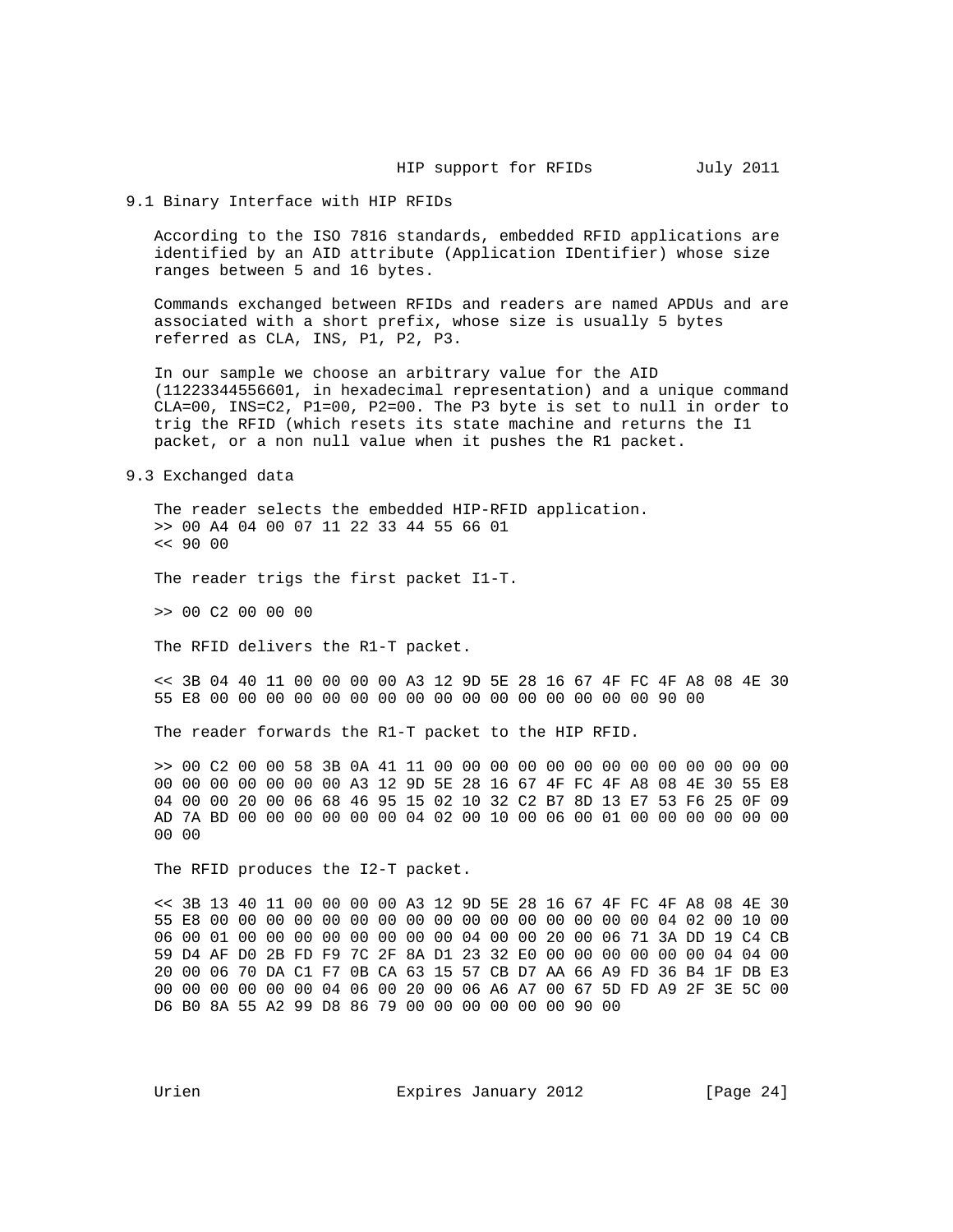```
9.3 Javacard code sample
    package hiprfid;
    // Author Pascal Urien
    import javacard.framework.*;
    import javacard.security.* ;
    public class rfid extends Applet
\{ \cdot \cdot \cdot \cdot \cdot \cdot \cdot \cdot \cdot \cdot \cdot \cdot \cdot \cdot \cdot \cdot \cdot \cdot \cdot \cdot \cdot \cdot \cdot \cdot \cdot \cdot \cdot \cdot \cdot \cdot \cdot \cdot \cdot \cdot \cdot \cdot 
    final static byte SELECT = (byte)0xA4 ;<br>final static byte INS-HIP = (byte)0xC2 ;
    final static byte INS-HIP
    final static short R-T = (short)0x400 ;
     final static short HIP-T-TRANSFORM = (short)0x402 ;
    final static short F-T = (short)0x404 ;
    final static short Signature-T = (short)0x406 ;
    final static short ESP-Transform = (short)0x408 ;
    final static short ESP-Info = (\text{short})0x40A ;
    final static int ALIGN = 8;
    final static short len-r2 = (short)20;
    final byte[] algo1 = \{(byte)0x00, (byte)0x01, (byte)0x00, (byte)0x00\})final byte[] ct1 = \{ (byte)0x00,(byte)0x00,(byte)0x00,(byte)0x01,
     (byte)'T',(byte)'y', (byte)'p',(byte)'e',
     (byte)' ',(byte)'0',(byte)'0',(byte)'0',(byte)'1',
    (byte)' ',(byte)'k',(byte)'e',(byte)'y' };
    final byte[] ct2 = \{ (byte)0x00,(byte)0x00,(byte)0x00,(byte)0x02,
     (byte)'T',(byte)'y',(byte)'p',(byte)'e',
     (byte)' ',(byte)'0',(byte)'0',(byte)'0',(byte)'1',
    (byte)' ',(byte)'k',(byte)'e',(byte)'y' };
     MessageDigest sha1=null ;
     RandomData rnd=null;
     byte[] DB =null;
     final static short DBSIZE=(short)200;
    final static short off-myHIT = (short)0 ;
    final static short off-rHIT = (short)16 ;
    final static short off-R1 = (short)32 ;
    final static short of f-R2 = (short)64 ;
    final static short of f-kaut = (short)96 ;
    final static short of f-k = (short)128 ;
    final static short off-FT = (short)160;
```
Urien Expires January 2012 [Page 25]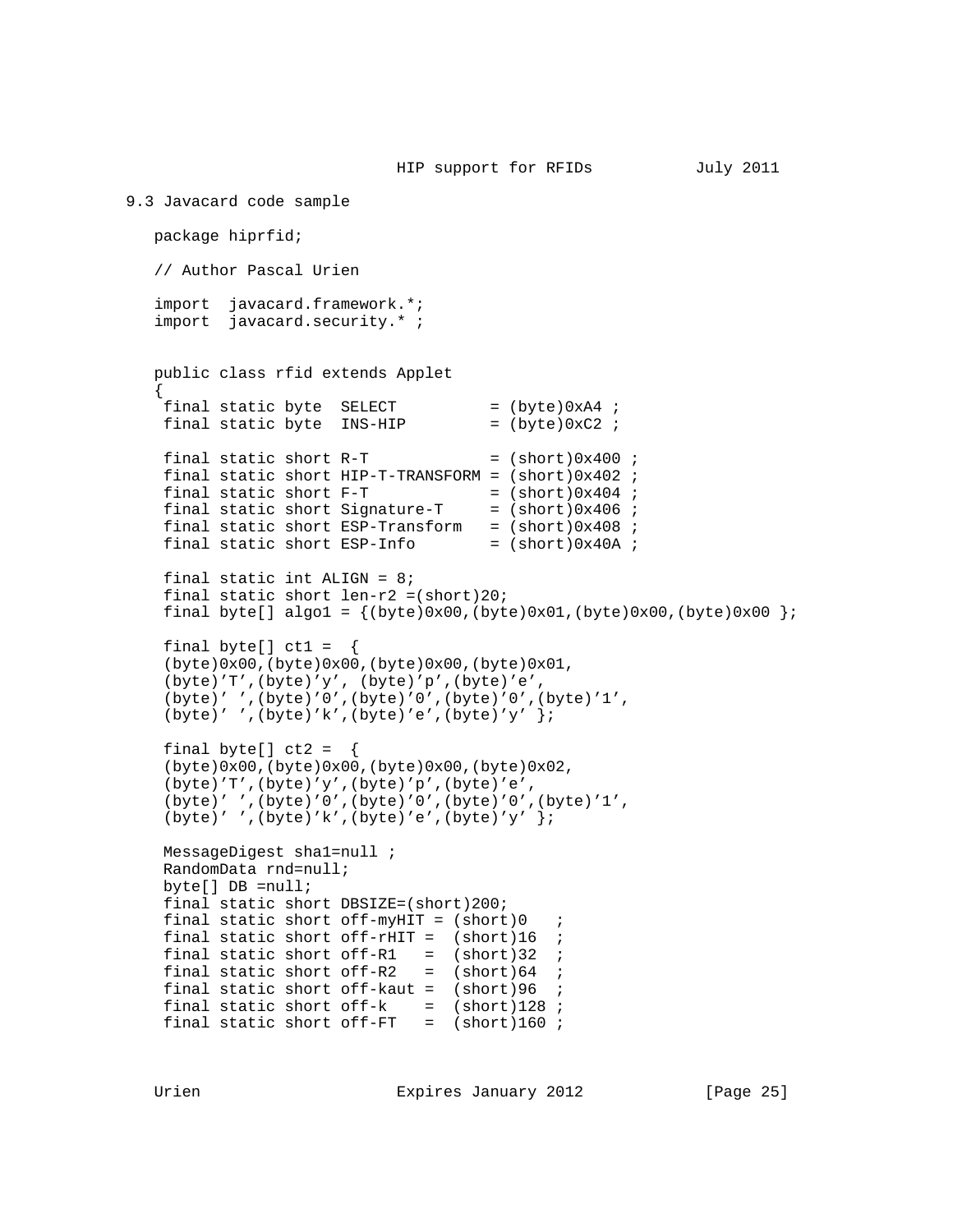```
 HIP support for RFIDs July 2011
    final byte[] HEADER= {
      (byte)0x3b,(byte)0x04,(byte)0x40,(byte)0x11,
      (byte)0x00,(byte)0x00,(byte)0x00,(byte)0x00 };
     final byte[] MyEPCCODE = {
      (byte)0x01,(byte)0x23,(byte)0x45,(byte)0x67,(byte)0x89,
     (byte)0xab,(byte)0xcd,(byte)0xef,(byte)0xcd,(byte)0xab \};
     public void init(){
    try { shal=MessageDigest.getInstance(MessageDigest.ALG-SHA,false);}
     catch (CryptoException e){sha1=null;}
    try { rnd = RandomData.getInstance(RandomData.ALG-SECURE-RANDOM); }
     catch (CryptoException e){}
     DB = JCSystem.makeTransientByteArray(DBSIZE,
                                                       JCSystem.CLEAR-ON-DESELECT);
    }
    public short GetAttOffset(byte[] pkt, short off, short len,short att)
    { boolean more=true;
       short type=(short)0;
       short tl=(short)0;
      if (len \le (short)40) return (short)-1 ;
       while (more)
      \{ type = Util.getShort(pkt,off)tl = Util.getShort(pkt,(short)(off+2));
        if (type == att) return off ioff = (short)(off + tl);
         if (off >= (short)(off+len))more=false;
       }
     return -1;
    }
    public static short GetPadLength(short size)
\{ \cdot \cdot \cdot \cdot \cdot \cdot \cdot \cdot \cdot \cdot \cdot \cdot \cdot \cdot \cdot \cdot \cdot \cdot \cdot \cdot \cdot \cdot \cdot \cdot \cdot \cdot \cdot \cdot \cdot \cdot \cdot \cdot \cdot \cdot \cdot \cdot 
    if ( (short)(size % ALIGN) == (short)0) return (short)0; return (short)(ALIGN - size % ALIGN );
     }
    public static short Set_Att(short att, byte[] ref-att, short off-att,
                                         short len-att, byte[] pkt, short off)
\{ \cdot \cdot \cdot \cdot \cdot \cdot \cdot \cdot \cdot \cdot \cdot \cdot \cdot \cdot \cdot \cdot \cdot \cdot \cdot \cdot \cdot \cdot \cdot \cdot \cdot \cdot \cdot \cdot \cdot \cdot \cdot \cdot \cdot \cdot \cdot \cdot 
      short tl = (short) (len-att + 6) ;
   Urien Expires January 2012 [Page 26]
```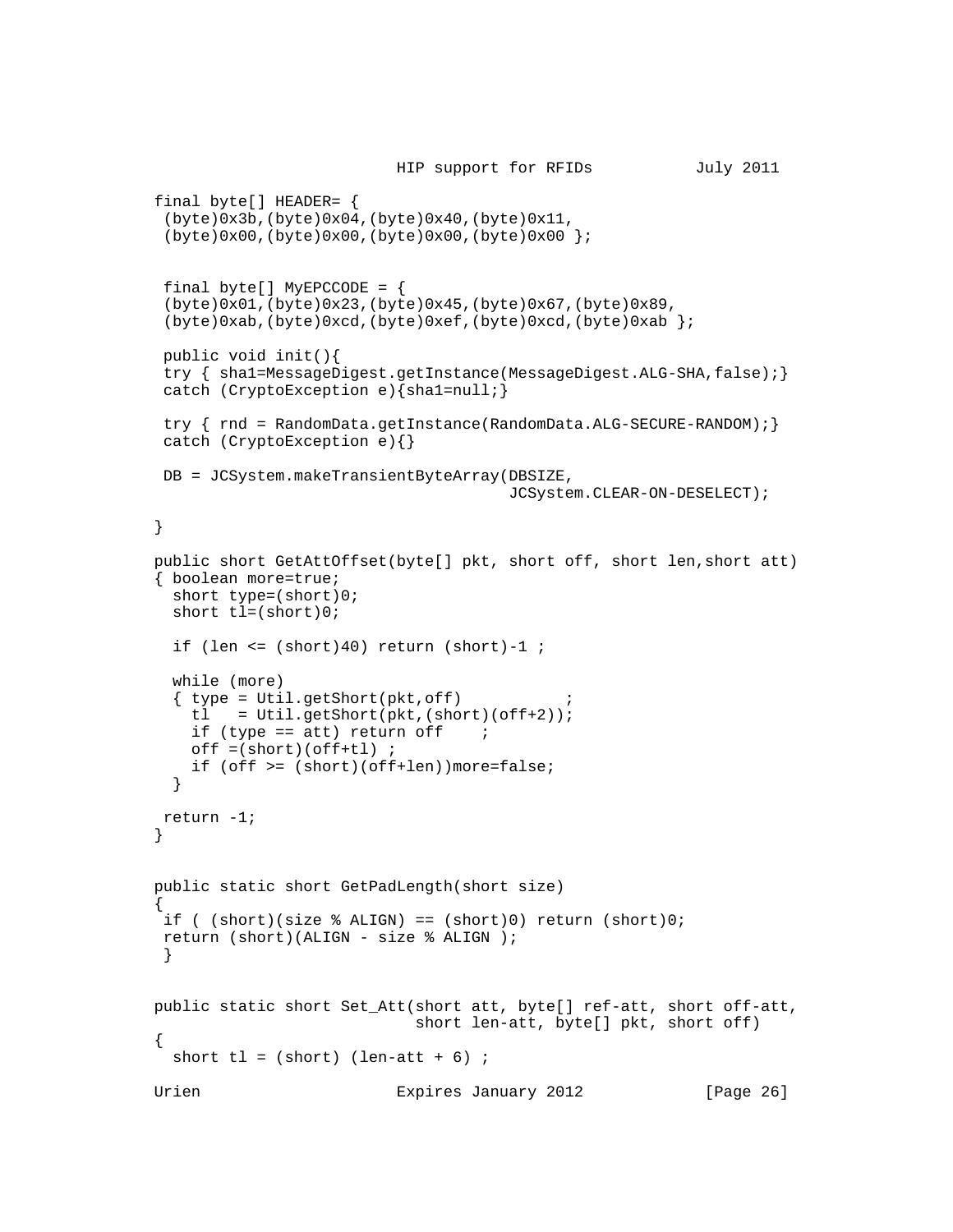```
 HIP support for RFIDs July 2011
    short tp = GetPadLength(t1) ;
     tl= (short) (tp+tl);
     Util.setShort(pkt,off,att) ;
    Util.setShort(pkt,(short)(off+2),tl);
     Util.setShort(pkt,(short)(off+4),tp);
     if (ref_att != null)
     Util.arrayCopy(ref-att,off-att,pkt,(short)(off+6),len-att);
     else
     Util.arrayFillNonAtomic(pkt,(short)(off+6),len-att,(byte)0);
    if (tp := (short)0) Util.arrayFillNonAtomic(pkt,(short)(off+6+len-att),tp,(byte)0);
     return tl ;
     }
   public void process(APDU apdu) throws ISOException
\{ short len=(short)0, readCount=(short)0;
    short off=(short)0,pad=(short)0,len-r1=(short)0;
    short size=(short)0;
   byte[] buffer = apdu.getBuffer() ; // CLA INS P1 P2 P3
   byte cla = buffer[ISO7816.OFFSET CLA];byte ins = buffer[ISO7816.OFFSET_INS];
   byte P1 = buffer[ISO7816.OFFSET_P1] ;
   byte P2 = buffer[ISO7816.OFFSET_P2] ;
   byte P3 = buffer[ISO7816.OFFSET_LC] ;
    switch (ins)
     {
     case SELECT:
    size = apdu.setIncomingAndReceive();
     return;
    case INS_HIP:
    if (P3 == (byte)0)\{ rnd.generateData(DB,off_myHIT,(short)16);
      Util.arrayCopy(HEADER,(short)0,buffer,(short)0,(short)8);
      Util.arrayCopy(DB,off-myHIT,buffer,(short)8,(short)16) ;
      Util.arrayFillNonAtomic(DB,(short)24,(short)16,(byte)0) ;
     apdu.setOutgoingAndSend((short)0,(short)40) ;
      break;
     }
```
Urien **Expires January 2012** [Page 27]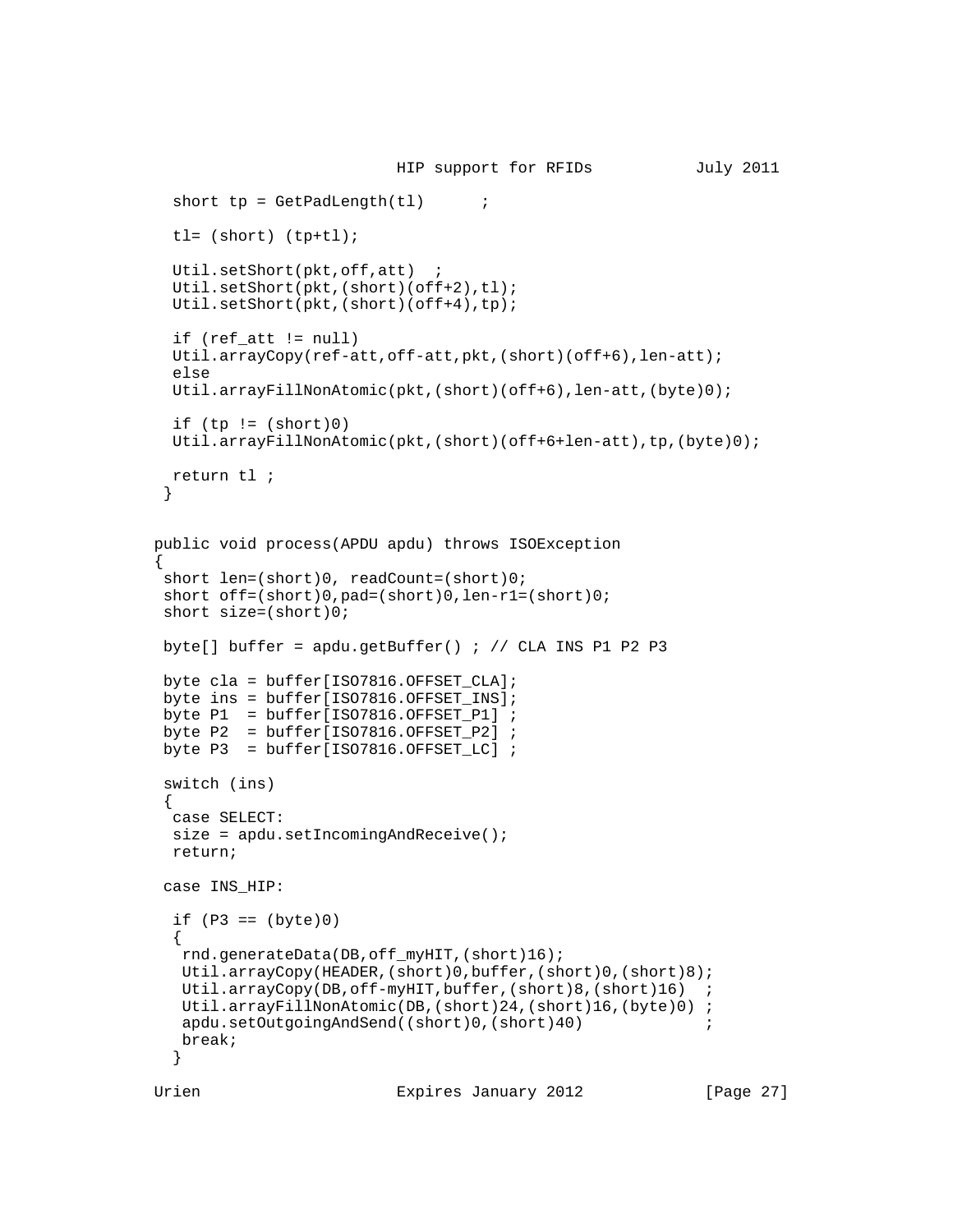```
 else
   {
  size = apdu.setIncomingAndReceive();
   len = Util.makeShort((byte)0,buffer[6]);
  len = (short)(len << 3);len = (short)(len+(short)8) ;
   if (len != size) ISOException.throwIt(ISO7816.SW-DATA-INVALID) ;
  size = (short)(len-(short)40); // HEADER 00...08
   // HIT-S 08...24
   // HIT-D 24...40
   Util.arrayCopy(buffer,(short)13,DB,off_rHIT,(short)16);
   off= GetAttOffset(buffer,(short)45,size,R-T);
   if (off==(short)-1) ISOException.throwIt(ISO7816.SW-DATA-INVALID) ;
   len = Util.getShort(buffer,(short)(off+2));
   pad = Util.getShort(buffer,(short)(off+4));
  len = (short)(len-pad-6); len-r1=len;
   Util.arrayCopy(buffer,(short)(off+6),DB,off-R1,len);
   off= GetAttOffset(buffer,(short)45,size,HIP-T-TRANSFORM) ;
   if (off==(short)-1) ISOException.throwIt(ISO7816.SW-DATA-INVALID) ;
   len = Util.getShort(buffer,(short)(off+2));
   pad = Util.getShort(buffer,(short)(off+4));
  len = (short)(len-pad-6); // algo=Util.getShort(buffer,(short)(off+6)
  rnd.generateData(DB,(short)(off-R1+len-r1),len-r2); // r1 || r2
   Util.arrayCopy(MyEPCCODE,(short)0,buffer,
                            (short)0,(short)MyEPCCODE.length);
   hmac(DB,off_R1,(short)(len-r1 + len-r2),
        buffer,(short)0,(short)MyEPCCODE.length,
        sha1,
       DB, of f-k);
   Util.arrayCopy(ct1,(short)0,buffer,(short)0,(short)ct1.length);
   hmac(DB,off_k,(short)20,
        buffer,(short)0,(short)ct1.length,
        sha1,
       DB, off-FT);
   Util.arrayCopy(ct2,(short)0,buffer,(short)0,(short)ct2.length);
Urien Expires January 2012 [Page 28]
```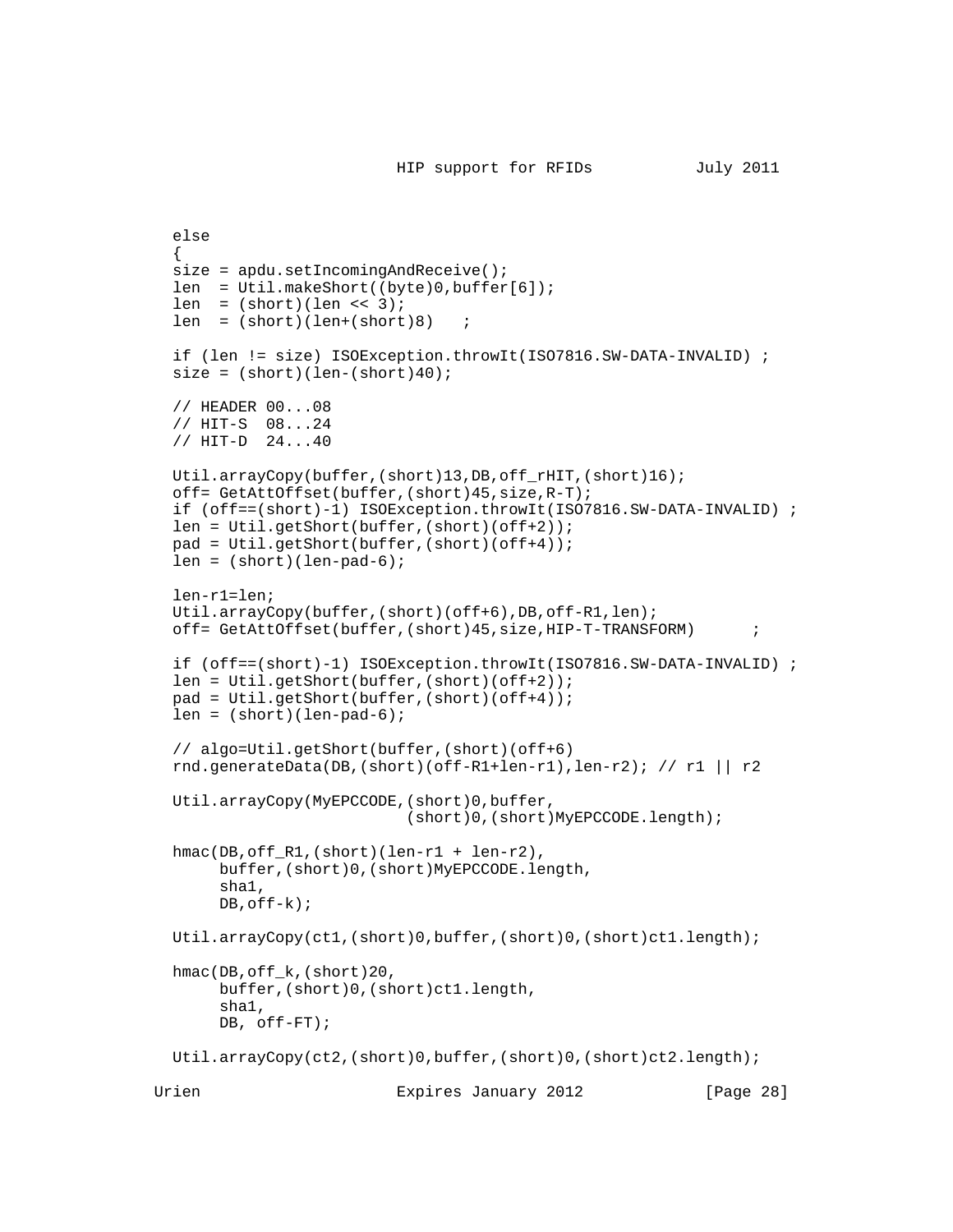```
 HIP support for RFIDs July 2011
   hmac(DB,off-k,(short)20,
        buffer,(short)0,(short)ct2.length,
        sha1,
        DB, off-kaut);
   Util.arrayCopy(HEADER,(short)0,buffer,
                  (short)0,(short)HEADER.length);
   Util.arrayCopy(DB,off-myHIT, buffer, (short)8,(short)16);
   Util.arrayCopy(DB, off-rHIT, buffer,(short)24,(short)16);
  off=(short)40; len = Set-Att(HIP-T-TRANSFORM,algo1,
                 (short)0,(short)algo1.length,buffer,off);
   off = (short)(off+len);
   len = Set-Att(R-T,DB,(short)(off-R1+len-r1),len-r2,buffer,off);
  off = (short)(off+len); len = Set-Att(F-T,DB,off-FT,(short)20,buffer,off);
   off = (short)(off+len);
   len = Set-Att(Signature-T,null,(short)0,(short)20,buffer,off);
  size= (short)(off+len);
  buffer[1] = (byte) (size >>3); hmac(DB,off-kaut,(short)20,
       buffer,(short)0,size,
       sha1,
       buffer,(short)(off+6));
apdu.setOutgoingAndSend((short)0,size);
  break;
 }
  default:
  ISOException.throwIt(ISO7816.SW-INS-NOT-SUPPORTED);
  }
 }
 protected rfid(byte[] bArray,short bOffset,byte bLength)
\{init(); register();
 }
 public static void install( byte[] bArray, short bOffset, byte
 bLength )
 {
new rfid(bArray, bOffset, bLength);
 }
```
Urien **Expires January 2012** [Page 29]